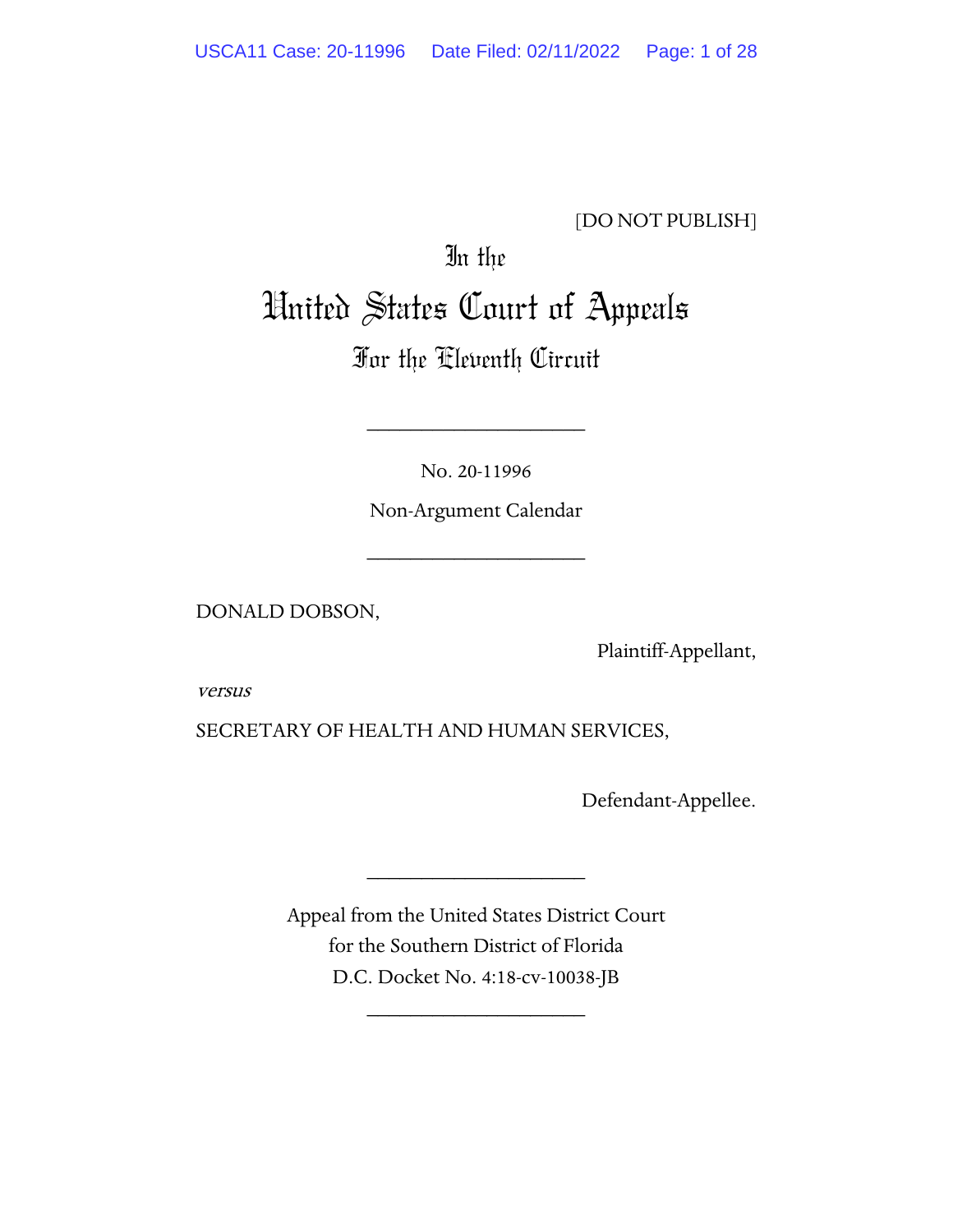Before WILSON, ROSENBAUM, and HULL, Circuit Judges.

#### PER CURIAM:

Appellant Donald Dobson is a Medicare participant. As a result of disease, he suffers from intractable and severe nausea and vomiting, which interfere with his ability to function and threaten other aspects of his medical condition. Dobson's doctors tried in vain to relieve Dobson's condition by prescribing various medications. None worked. None, that is, until they tried dronabinol.

But dronabinol is not FDA-approved for use in this way, so Medicare Part D would not reimburse Dobson for the drug unless his use qualified as an approved off-label use, known as a "medically accepted indication." This case requires us to determine whether the statutory definition of "medically accepted indication" covers Dobson's off-label use of dronabinol to relieve disease-related stubborn nausea and vomiting.

We conclude that the governing statute's text and structure, as well its purpose, require the conclusion that the term "medically accepted indication" includes those off-label uses for which an approved medical compendium tends to show or helps prove the efficacy and safety of the prescribed off-label use. Because the use of dronabinol to relieve refractory, disease-related nausea and vomiting satisfies that standard, we vacate the district court's entry of summary judgment for Appellee Secretary of Health and Human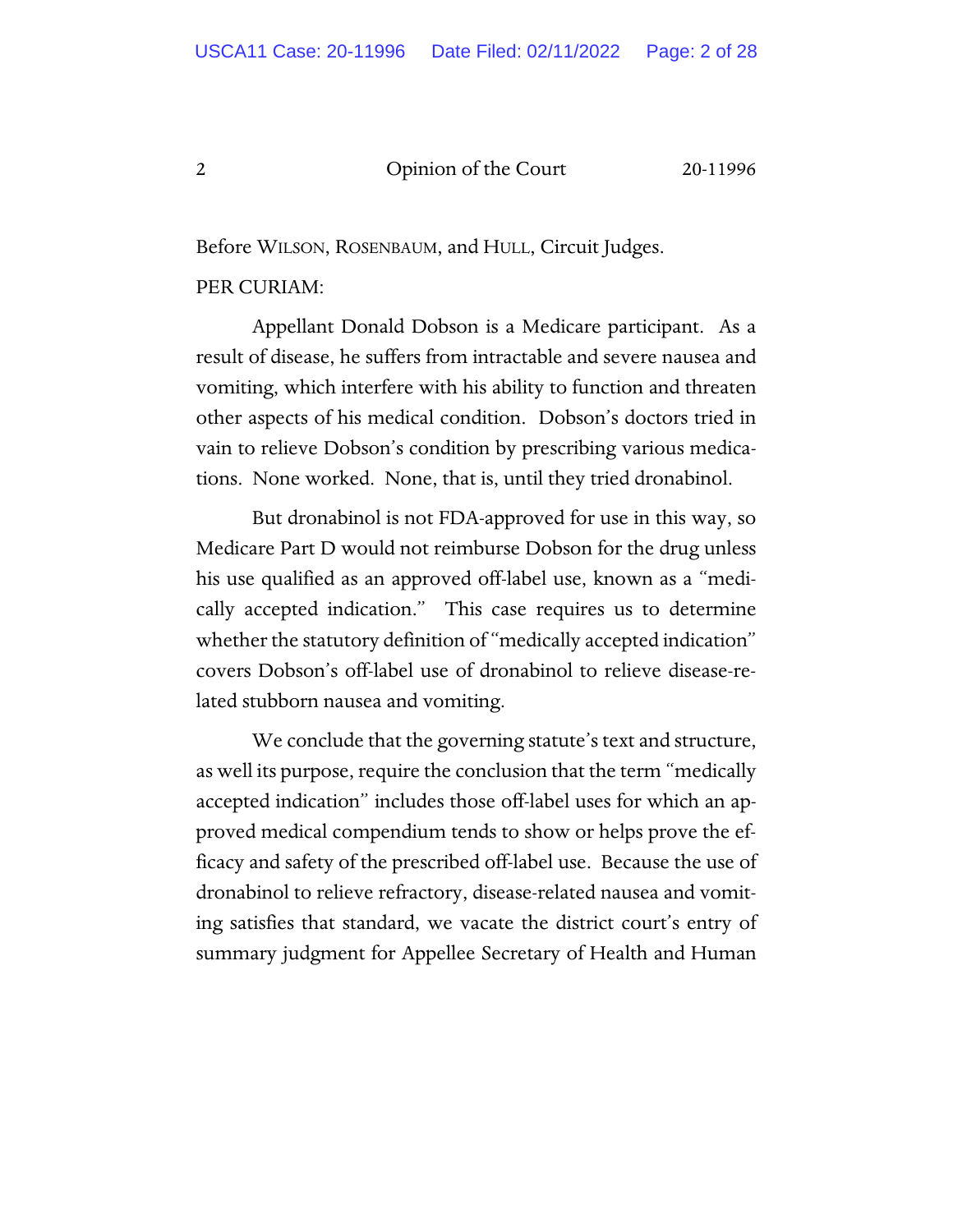Services and its denial of summary judgment for Dobson and remand with instructions to enter summary judgment for Dobson.

#### I.

#### A. Statutory and Regulatory Framework

To explain some of the factual and procedural background, we must begin with a description of the statutory and regulatory framework that governs this case.

In its current iteration, Medicare is a federal health-insurance program for those who are at least 65 years old and for the disabled, among others. 42 U.S.C.  $\delta$  1395 *et seq.* Medicare traces its roots to 1965, when Congress, as part of the Social Security Act, originally created the program.

In 2003, Congress added Medicare Part D—a subsidized prescription drug benefit program. Jennifer O'Sullivan, Medicare Part D Prescription Drug Benefit: A Primer, Cong. Rsch. Serv. 1 (Aug. 20, 2008). [https://www.everycrsreport.com/files/20080820\\_RL3](https://www.everycrsreport.com/files/20080820_RL34280_e39d4ec97b3863a3a1184d12f5aa790527fd3174.pdf) [4280\\_e39d4ec97b3863a3a1184d12f5aa790527fd3174.pdf.](https://www.everycrsreport.com/files/20080820_RL34280_e39d4ec97b3863a3a1184d12f5aa790527fd3174.pdf) To administer Medicare Part D, the Centers for Medicare & Medicaid Services ("CMS"), a part of the U.S. Department of Health and Human Services, contracts with private insurers, called "plan sponsors," to provide prescription drug coverage to Medicare beneficiaries for "covered part D drugs." 42 U.S.C. §§ 1395w-111 to 1395w-112.

Beneficiaries who enroll in Part D select their preferred sponsor and pay out-of-pocket expenses, such as monthly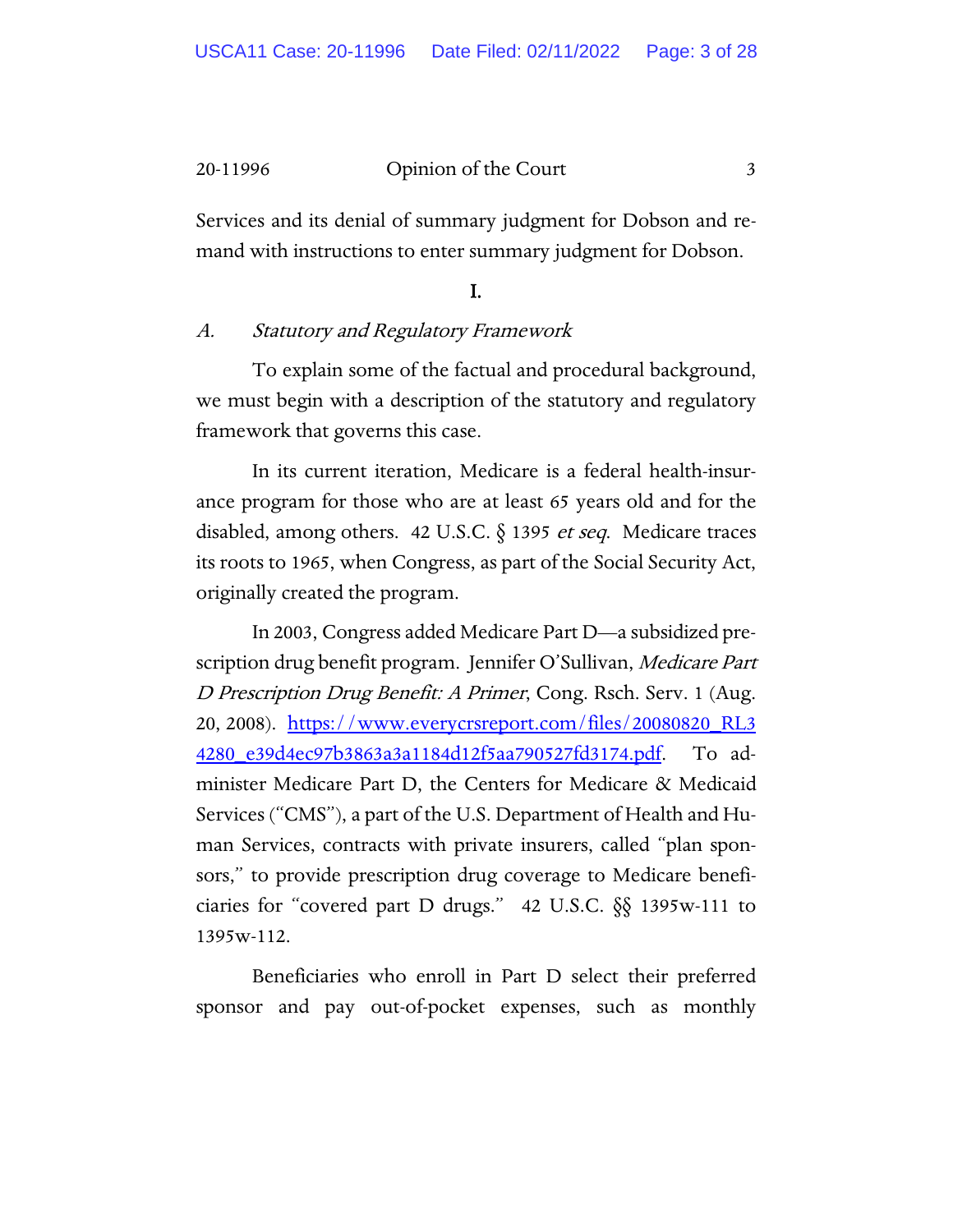premiums and deductibles. Id.  $\S$  1395w-102(b); see also Akebia Therapeutics, Inc. v. Azar, 976 F.3d 86, 89 (1st Cir. 2020) (providing background on Part D). The sponsors then receive reimbursements from the Medicare program for the cost of the covered drugs. Id. at 89.

A Medicare Part D plan will cover the cost of only those prescription drugs that are considered "covered part D drugs." Id.  $\S$ 1395w-102(e)(1). The statute defines "covered part D drug[s]" as those that are used "for a medically accepted indication." Id. In turn, the statute defines "medically accepted indication" as "any use for a covered outpatient drug which is approved under the Federal Food, Drug, and Cosmetic Act or the use of which is supported by one or more citations included or approved for inclusion in any of the compendia described in subsection  $(g)(1)(B)(i)$ ." 42 U.S.C. § 1396r-8(k)(6); see also id. § 1395w-102(e)(4)(A)(ii) (incorporating definition from  $\S$  1396r-8(k)(6)).

Uses approved by the FDA are called "on-label" uses, while those that are not are called "off-label" uses. So Medicare Part D covers (1) "on-label" uses and (2) "off-label" uses that are "supported by one or more citations included or approved for inclusion in" approved drug compendia. 42 U.S.C.  $\S$  1396r-8(k)(6).

The governing statute lists three approved compendia that may provide a supporting citation for an off-label use. The compendia are "large reference books that contain a variety of information about the prescription pharmaceuticals currently available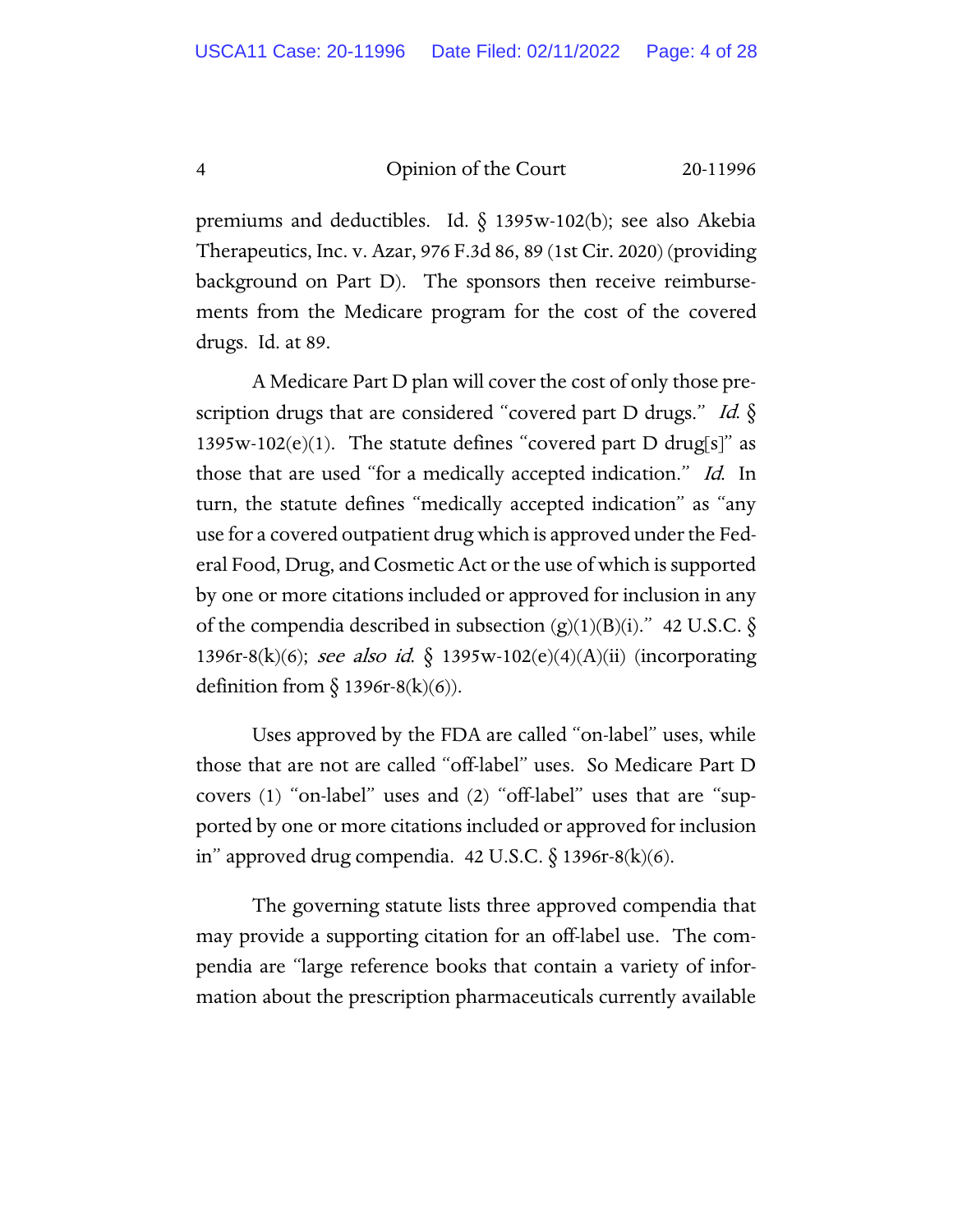on the American market—everything from their chemical makeup to potential side-effects to the age ranges of patients the drugs have been tested on." United States v. King-Vassel, 728 F.3d 707, 715 (7th Cir. 2013). As relevant here, one of the three approved compendia is known as the DRUGDEX Information System ("DRUGDEX"). 42 U.S.C.  $\S$  1396r-8(g)(1)(B)(i).

#### B. Factual Background

In August 2009, Dobson sustained serious injuries to his neck and spinal cord. To address these problems, he underwent surgery in September 2009. At that time, doctors implanted an artificial disk in his spinal cord. A couple months later, in December 2009, Dobson underwent a second surgery to fix some of the "hardware" that doctors had implanted in September.

Based on his injury and related surgeries, Dobson was diagnosed with Central Cord Syndrome and Eagle Syndrome. Central Cord Syndrome "is the most common form of incomplete spinal cord injury characterized by impairment in the arms and hands and to a lesser extent in the legs." Central Cord Syndrome Information Page, National Institute of Health (March 27, 2019), [https://www.ninds.nih.gov/Disorders/All-Disorders/Central-](https://www.ninds.nih.gov/Disorders/All-Disorders/Central-Cord-Syndrome-Information-Page)[Cord-Syndrome-Information-Page](https://www.ninds.nih.gov/Disorders/All-Disorders/Central-Cord-Syndrome-Information-Page) (last visited Feb. 11, 2022). The syndrome is "associated with damage to the large nerve fibers that carry information directly from the cerebral cortex to the spinal cord." *Id.* As for Eagle Syndrome, that "is characterized by recurrent pain in the middle part of the throat . . . and face." *Eagle*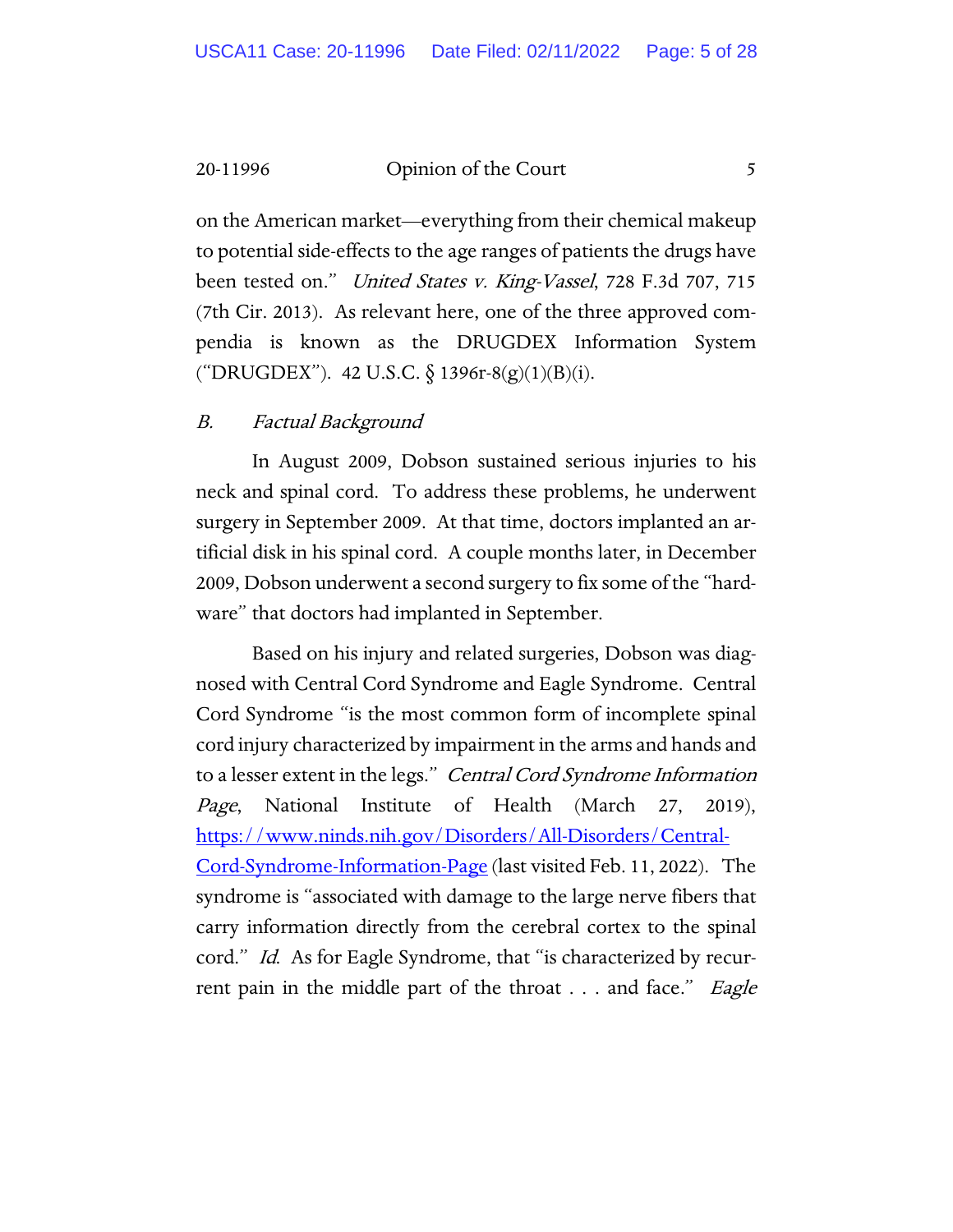Syndrome, National Institute of Health (Apr. 18, 2017), [https://ra](https://rarediseases.info.nih.gov/diseases/9401/eagle-syndrome)[rediseases.info.nih.gov/diseases/9401/eagle-syndrome](https://rarediseases.info.nih.gov/diseases/9401/eagle-syndrome) (last visited Feb. 11, 2022).

Following his surgeries, Dobson developed symptoms of vomiting, frequent headaches, severe neck pain, torso pain, and weight loss. He also often experienced convulsive movements or spasms when he tried to fall asleep, and he had difficulty sleeping. Though he has received treatment for these conditions, Dobson continues to suffer from episodes of severe nausea and vomiting multiple times each day. Based on these circumstances, Dobson has also been diagnosed with autonomic dysreflexia (also known as "dysautonomia"), a syndrome common in people with spinal-cord injuries. Dysreflexia is characterized by the sudden onset of dangerously high blood pressure, excessive sweating, nausea, and cyclic vomiting.

Dobson worries that the constant vomiting will dislodge the disc in his neck. His constant nausea and vomiting also put him at risk for serious medical complications, including stroke, high blood pressure, seizures, increased muscle pain, and muscle spasms.

At first, Dobson's doctors had trouble treating Dobson's persistent nausea and vomiting because the usual drugs used to treat those symptoms would not work. Dobson even had a severe allergic reaction to one of the medications—Reglan (metoclopramide). Eventually, his doctors prescribed Marinol (a brand name of dronabinol).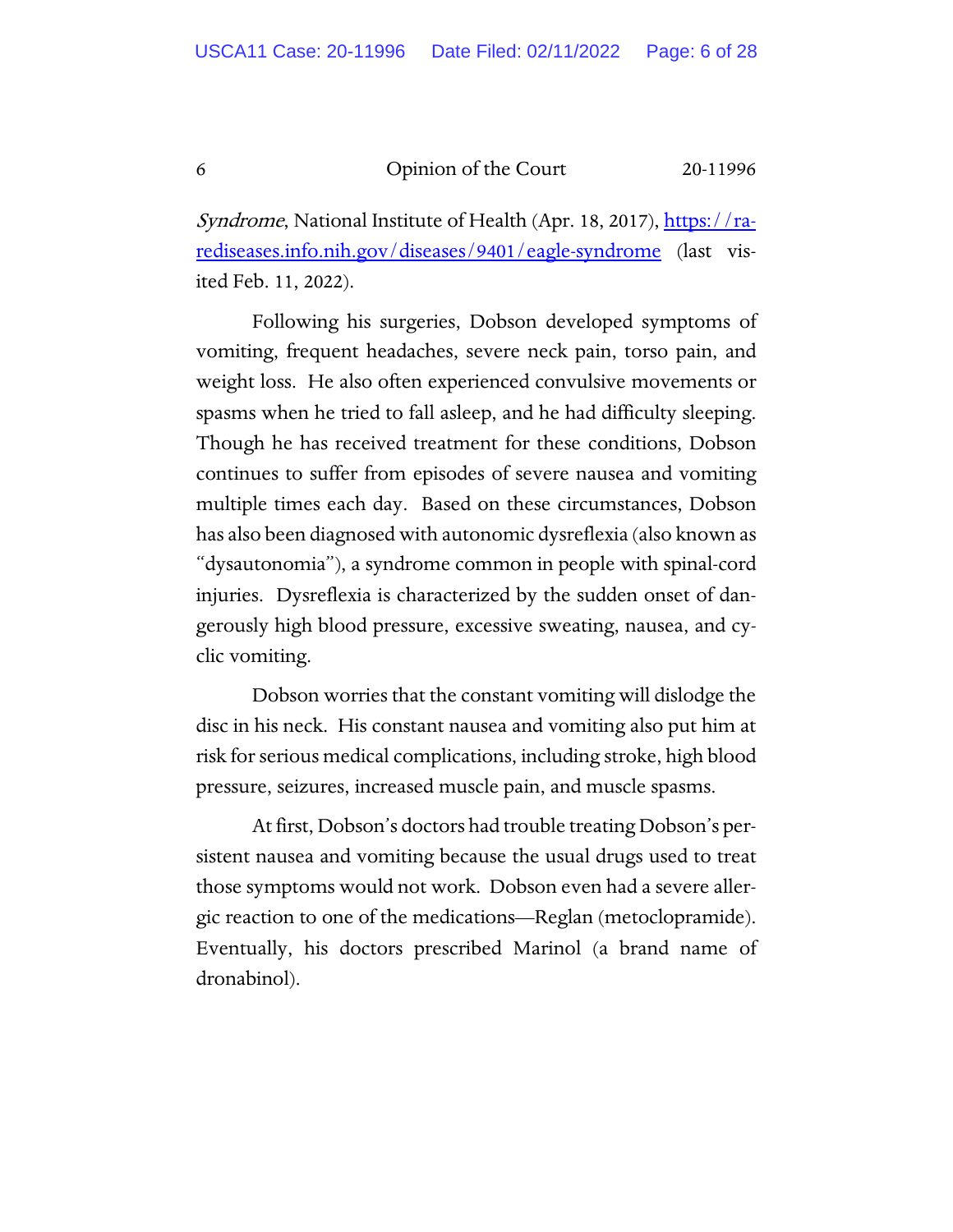The medication worked almost immediately, and Dobson's symptoms subsided. Dobson's doctor, Dr. Shaun C. Corbett, described dronabinol as a "palliative treatment for [Dobson's] diseaserelated symptoms of nausea and vomiting" and characterized the results of using the medication as "excellent." Indeed, Dr. Corbett explained that dronabinol was the optimal treatment for Dobson. He also opined that the DRUGDEX compendium supported Dobson's use of dronabinol.

For dronabinol, DRUGDEX lists two FDA-approved (on-label) uses and six non-FDA-approved (off-label) uses. For each cited use of dronabinol, DRUGDEX provides an overview on the particular use, its efficacy, grade of recommendation, and strength-of-evidence ratings. DRUGDEX also includes a summary that explains the evidentiary basis for each use recommended. According to the DRUGDEX listing for dronabinol, the FDA has approved dronabinol for on-label uses for "AIDS-loss of appetite" and "[c]hemotherapy-induced nausea and vomiting, in patients with inadequate response to conventional antiemetic treatments."

The DRUGDEX compendium also lists six non-FDA approved (off-label) uses. As relevant here, one of those listed uses is for "[n]ausea and vomiting, [d]isease-related, treatment refractory."

That citation has three main components: the title (noted above), the "Overview" section, and the "Summary" section.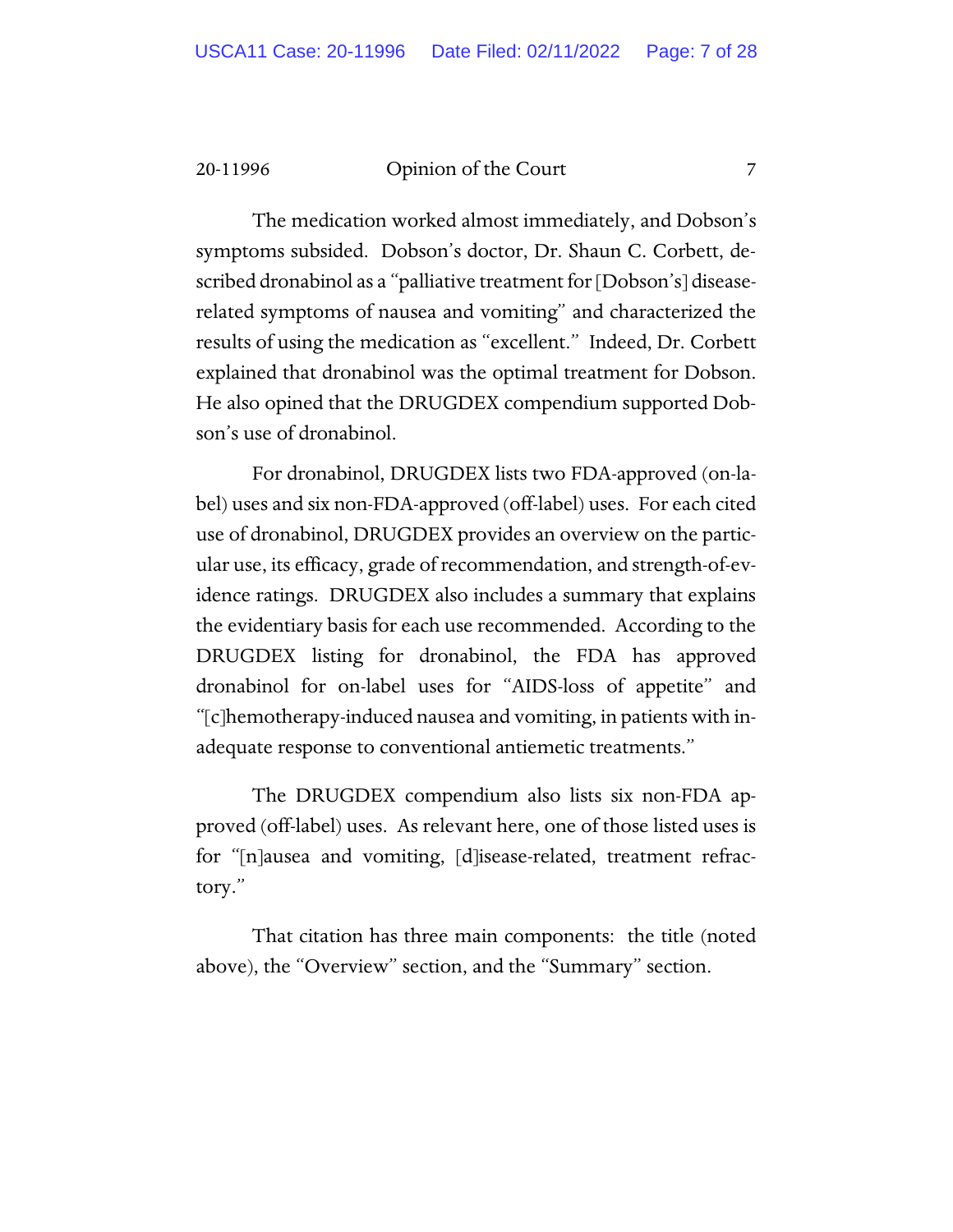The "Overview" section provides (1) information on efficacy, (2) a grade of recommendation, and (3) a rating on the strength of evidence. For this citation, the "Overview" says that the "[e]vidence favors efficacy," and it lists the strength of evidence as Category C, which means that the evidence for the citation is "derived from: Expert opinion or consensus, case reports or case series." This citation also has a class IIb use recommendation. A class IIb recommendation means that the "given . . . treatment may be useful, and is indicated in some, but not most, cases." Put simply, a class IIb rating, means the medication is "recommended, in some cases." (capitalization altered).

Moving to the "Summary" section, that contains information about the scientific study or evidence that provides the basis for the citation. It states that "[i]ntractable nausea and vomiting related to metastatic cancer of the gastrointestinal mucosa resolved only after addition of [dronabinol]." The remainder of the citation then summarizes a single case study of a 50-year-old patient with a metastatic malignant tumor in the mucosa of his stomach. The patient was admitted to the hospital with a variety of symptoms including "severe nausea and vomiting." The authors of the study believed the nausea and vomiting were "principally" attributed to his gastrointestinal cancer. Though the doctors prescribed various medications to alleviate the study patient's nausea and vomiting, nothing worked. Eventually, after several days in the hospital, doctors administered dronabinol, which successfully alleviated the study patient's nausea and vomiting.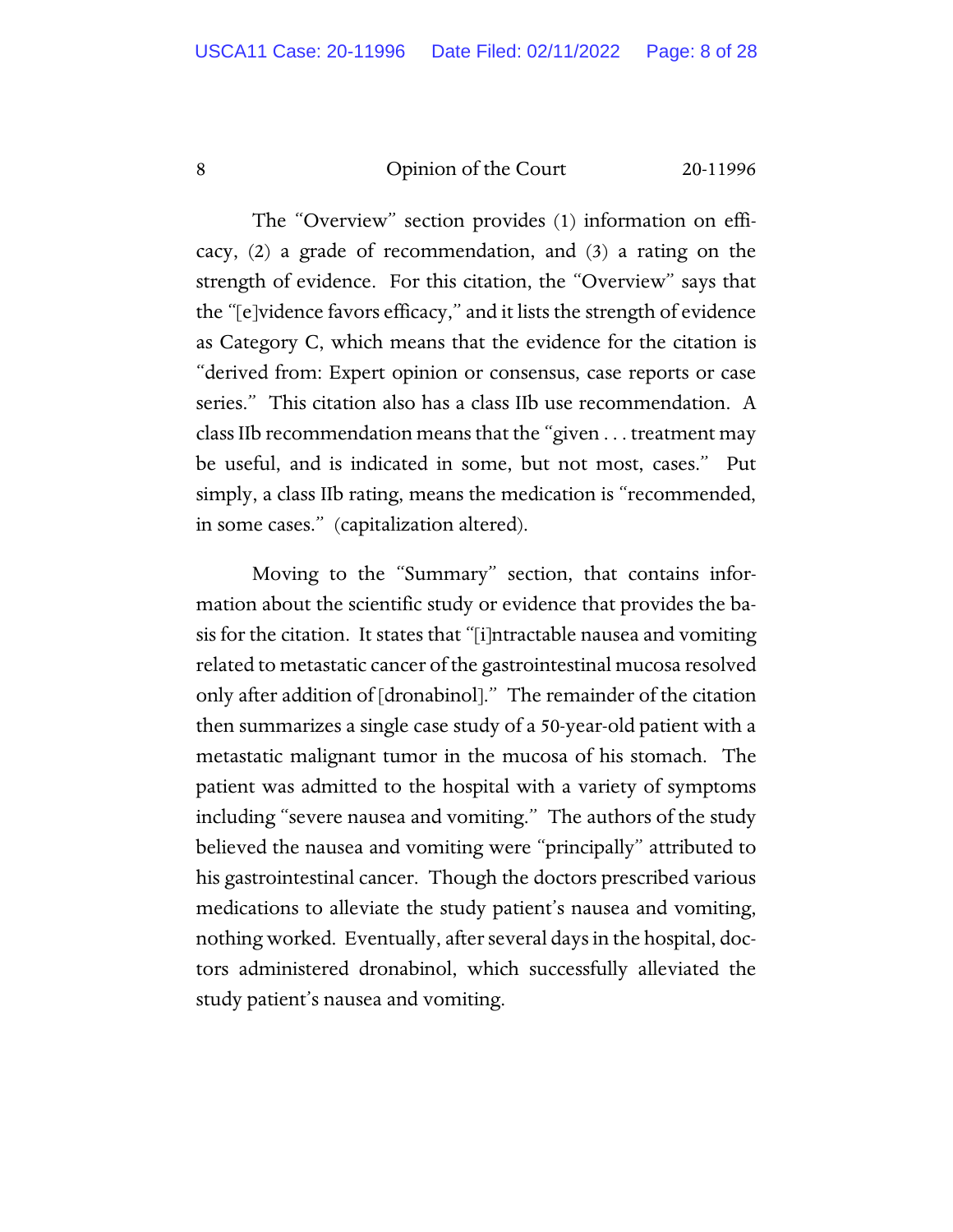The study cited in the compendium was published in the Journal of Pain and Symptom Management. See Francisco Gonzalez-Rosales & Declan Walsh, Intractable Nausea and Vomiting Due to Gastrointestinal Mucosal Metastases Relieved by Tetrahydrocannabinol (Dronabinol), 14 J. of Pain & Symptom Manag. 311 (1997), [https://www.jpsmjournal.com/article/S0885-3924\(97\)00](https://www.jpsmjournal.com/article/S0885-3924(97)%E2%80%8C00229-7/pdf) [229-7/pdf.](https://www.jpsmjournal.com/article/S0885-3924(97)%E2%80%8C00229-7/pdf) The study explained that after the study patient was administered dronabinol, his nausea and vomiting completely abated. Though the authors did not know with certainty how dronabinol worked to alleviate the patient's nausea and vomiting, they posited that it might work by "indirect inhibition of the vomiting center in the medulla as a result of binding to opiate receptors in the forebrain." Id. at 313.

#### C. Procedural Background

With this information in mind, we discuss how this case got to us. The procedural background here involves Medicare administrative proceedings as well as proceedings in the district court.

#### 1. The Administrative Proceedings

After his injury, Dobson became a Medicare beneficiary and enrolled in a Part D prescription drug plan with UnitedHealthCare. In December 2015, Dobson's physician submitted a request to his Part D prescription drug plan for prior authorization of coverage for his dronabinol prescription. After UnitedHealthCare denied coverage, Dobson's doctor filed an appeal with the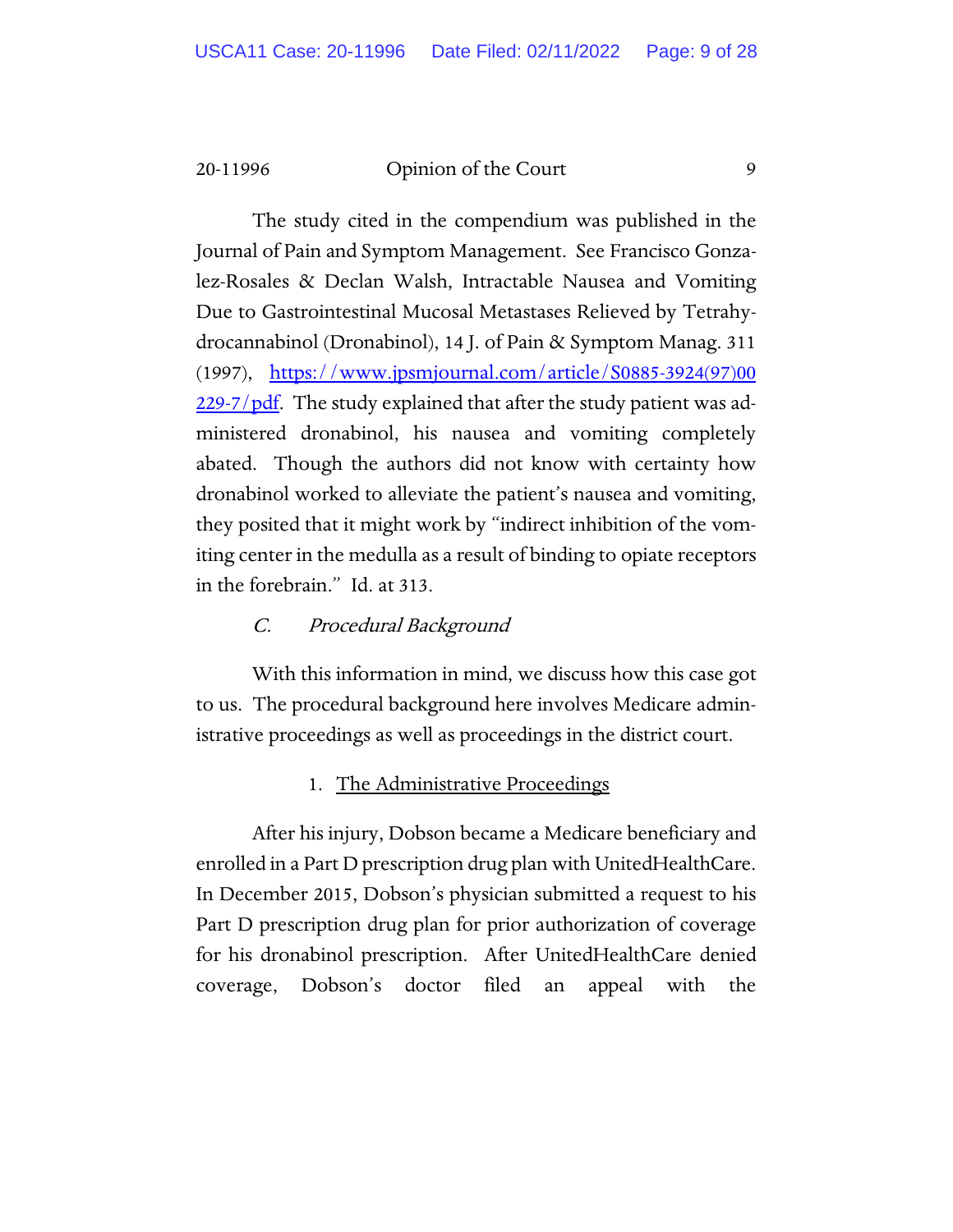UnitedHealthCare Medicare Part D Appeals and Grievance Department in December 2016. The Grievance Department denied the claim because it concluded that "[d]ronabinol is not FDA approved for nausea and vomiting not associated with cancer, chemotherapy, or following breast surgery. This condition is not one of the uses for the drug listed in . . . DRUGDEX. Therefore, this drug is not a Medicare Part D drug."

Dobson filed another appeal in February of 2017. Again, the Grievance Department denied the appeal. It concluded that "[d]ronabinol is not FDA approved for nausea and vomiting related to Eagle Syndrome and central cord syndrome. This condition is not one of the uses for the drug listed in . . . DrugDex. Therefore, this drug is not a Medicare Part D drug."

Dobson then appealed that decision through three levels of Medicare administrative review. Primarily, Dobson argued that the DRUGDEX entry titled, "Nausea vomiting, Disease-related, treatment refractory," supported his use of dronabinol. On April 4, 2017, Dobson filed a Reconsideration Request with Medicare Part D's Independent Review Entity ("IRE"), MAXIMUS Federal Services. The IRE ruled against Dobson, concluding that the Part D Plan is not required to cover dronabinol to "treat an enrollee with nausea and vomiting related to Eagle syndrome and central cord syndrome." It also opined that the approved compendia "do not contain any citations to support the use of [dronabinol] for these conditions." As a result, the IRE concluded, the drug "is not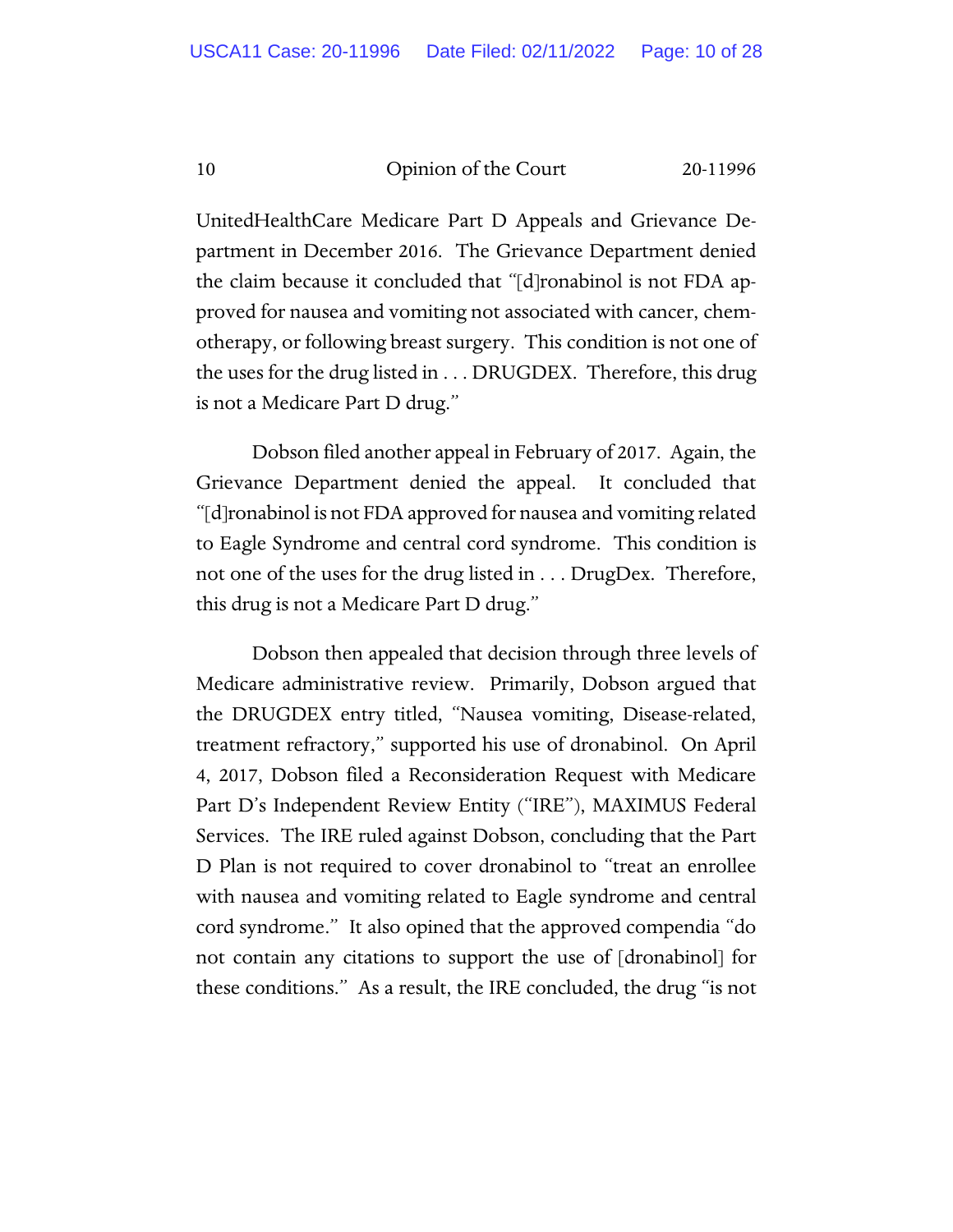being prescribed for a medically accepted indication as defined by Medicare law."

Next, on June 30, 2017, Dobson appealed the IRE's decision to an administrative law judge ("ALJ") and requested a hearing. The ALJ held a telephonic hearing on August 14, 2017. Dobson testified at the hearing and was represented by counsel. The ALJ later issued a decision affirming the IRE's denial of coverage for Dobson's use of Dronabinol. In reaching this decision, the ALJ concluded that "[d]ronabinol is not approved by the FDA for the Enrollee's medical condition or indicated by the appropriate compendia as accepted for treatment of the Enrollee's medical condition."

Finally, Dobson timely appealed the ALJ's decision to the Medicare Appeals Council. The Council upheld the ALJ's denial of Part D coverage for Dobson's off-label use of dronabinol. According to the Council, the citation in the DRUGDEX compendium supported "the use of dronabinol to treat nausea and vomiting related to [only] metastatic cancer of the gastronintestinal mucosa that is treatment refractory." For that reason, the Council concluded, the citation could not be used to support the use of dronabinol to treat Central Cord Syndrome and Eagle Syndrome. The Council also opined that the medically accepted indications standard could not "turn on an enrollee's symptoms, alone." Rather, in the Council's opinion, the determination must be based on the diagnosis or condition for which the drug is being prescribed.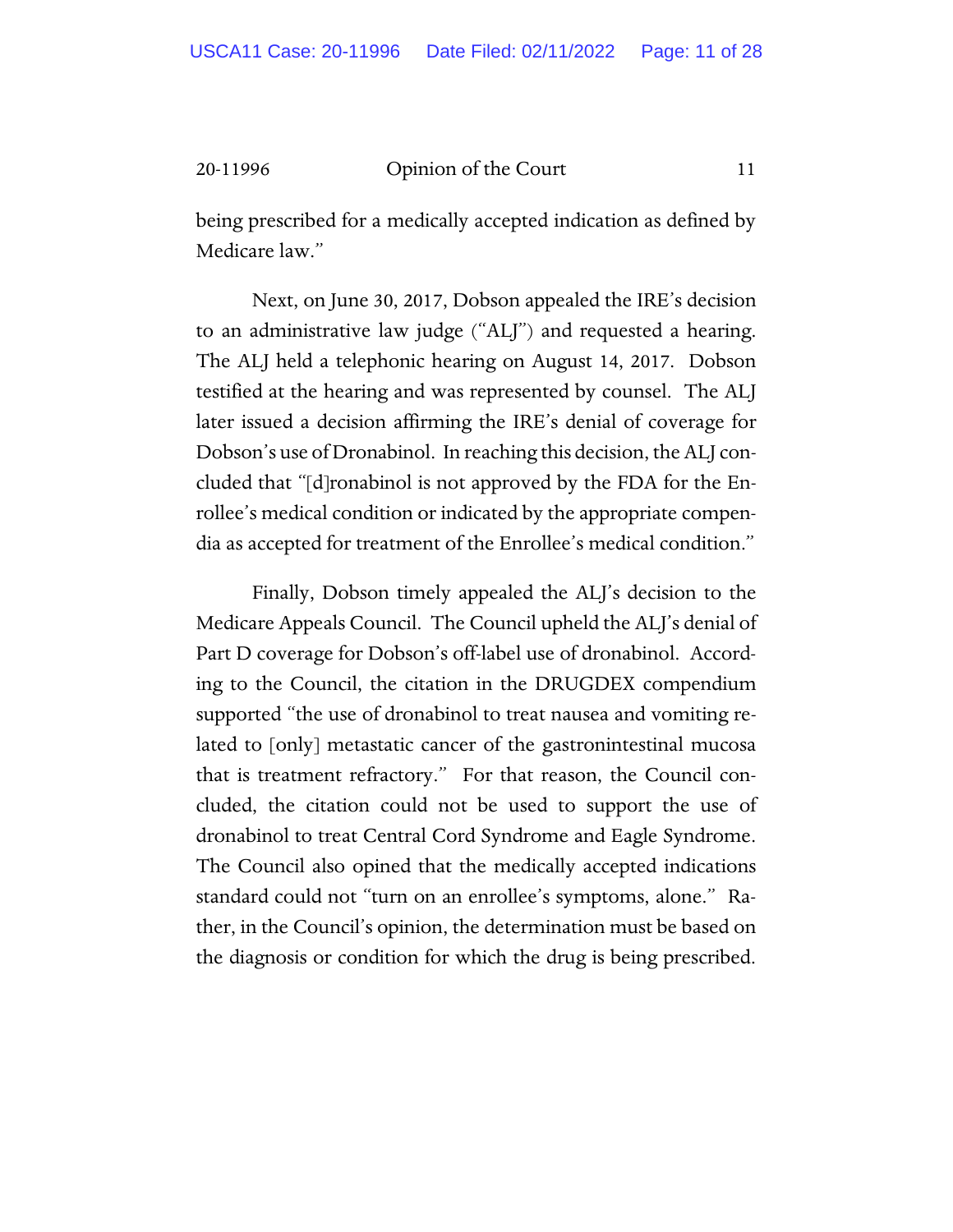Nevertheless, the Council did agree with the parties that dronabinol was medically necessary in Dobson's case.

#### 2. District Court Proceedings

After the Council's decision, Dobson filed suit in the district court. The parties filed cross-motions for summary judgment. After consideration, the district court entered an order denying Dobson's motion and granting the Secretary's.<sup>1</sup>

In its order, the district court first addressed whether the Council's decision should be afforded deference under either *Chev*ron USA v. Natural Resources Defense Council, Inc., 467 U.S. 837 (1984) or *Skidmore v. Swift & Co.*, 323 U.S. 134 (1944). The district court determined that *Chevron* does not apply because Congress did not "delegate authority to the Secretary [of the Department of Health and Human Resources] 'to make rules carrying the force of law' with respect to Part D coverage of an off-label drug, nor did it explicitly leave a gap for the Secretary to fill with rules that carry the force of law." But the district court did apply *Skidmore* deference to the Council's decision. In so doing, the district court reasoned that Medicare law is "complex," which puts the Council "in a better position to evaluate questions involving subject matter[s] that are technical, complex, and dynamic."

<span id="page-11-0"></span><sup>&</sup>lt;sup>1</sup> The parties consented to adjudication by a magistrate judge.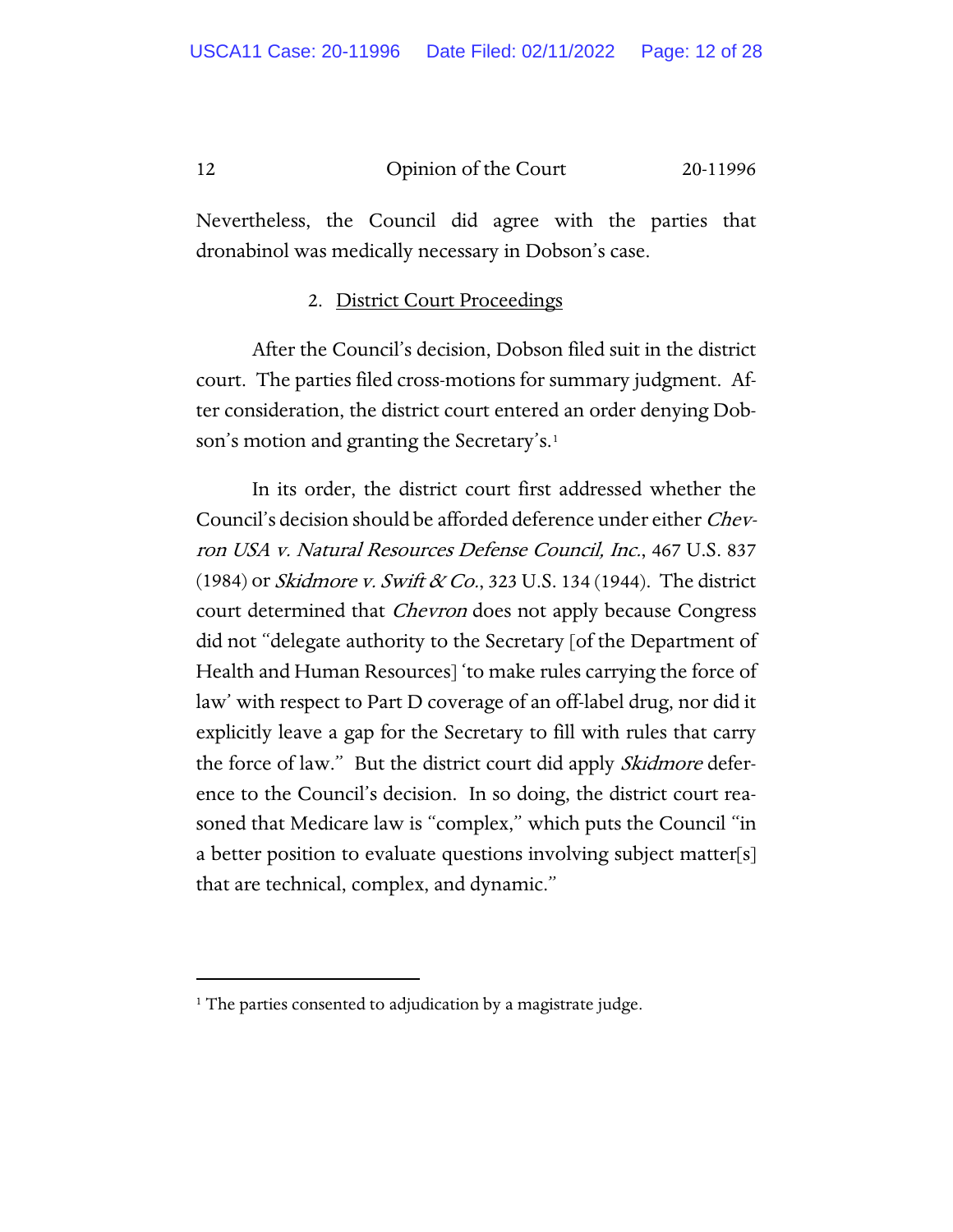As for the merits, the district court was persuaded by the Council's reading of the relevant citation in the DRUGDEX compendium. The court noted that, upon "[r]eading the entire citation," the Council found that the citation applied "to [only] cases where patients are suffering from metastatic cancer of the gastrointestinal mucosa." In other words, the district court, opined, the citation did not apply to "any case where a patient has nausea and vomiting related to any disease." In the district court's view, only that reading avoided rendering "the remainder of the citation superfluous." The district court also found that the Council's interpretation was supported by the Medicare Prescription Drug Benefit Manual and previous Council decisions.

Dobson filed a timely notice of appeal.

#### II.

We review de novo the district court's grant of summary judgment to the Secretary, "viewing the facts and drawing all reasonable inferences in favor of the nonmoving party." Moore ex re. Moore v. Reese, 637 F.3d 1220, 1231 (11th Cir. 2011). "Summary judgment is appropriate when 'there is no genuine dispute as to any material fact' and the moving party is entitled to judgment as a matter of law." *Id.* (quoting Fed. R. Civ. P. 56(a)).

We review the Secretary's decision regarding a claim for Medicare benefits under the standards set forth in 42 U.S.C. §  $405(g)$ , which has been incorporated into the Medicare statute at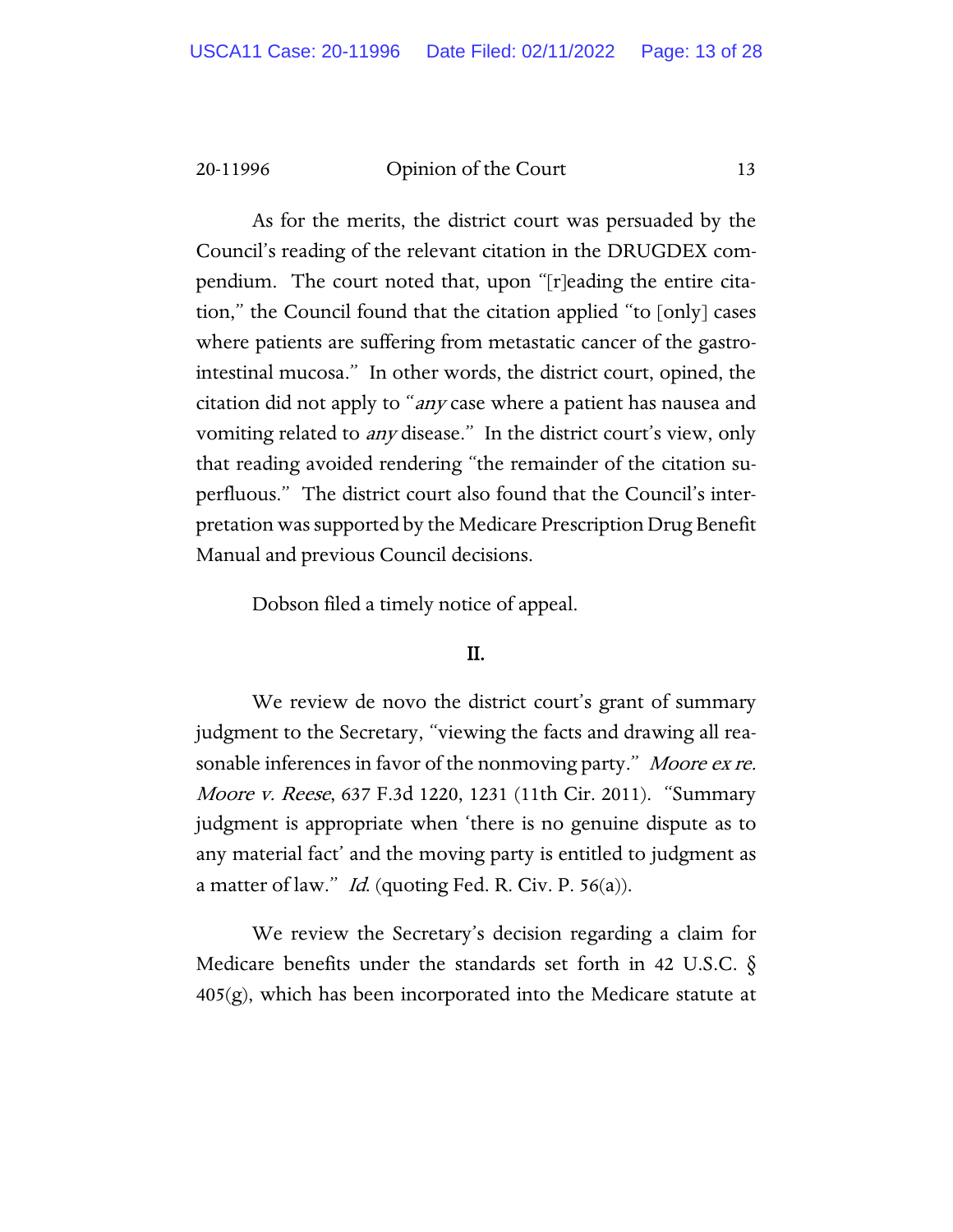42 U.S.C. § 1395w-22(g)(5) and 42 U.S.C. § 1395ff(b)(1)(A). See Gulfcoast Med. Supply, Inc. v. Sec'y, Dep't of Health & Human Servs., 468 F.3d 1347, 1350 n.3 (11th Cir. 2006) ("Gulfcoast"). Under  $\S$  405(g), we review the Secretary's findings of fact for substantial evidence. 42 U.S.C.  $\delta$  405(g) ("The findings of [the Secretary] as to any fact, if supported by substantial evidence, shall be conclusive"); *Gulfcoast*, 468 F.3d at 1350 n.3. "Substantial evidence is more than a scintilla and is such relevant evidence as a reasonable person would accept as adequate to support a conclusion." Fla. Med. Ctr. of Clearwater, Inc. v. Sebelius, 614 F.3d 1276, 1280 (11th Cir. 2010). With respect to the Secretary's legal conclusions, we engage in de novo review. See Martin v. Soc. Sec. Admin., Comm'r, 903 F.3d 1154, 1159 (11th Cir. 2018).

#### III.

### A. The initial question here—the meaning of "supported by" in 42 U.S.C.  $\S$  1396r-8(k)(6)—presents a question of law

Here, the Secretary argues that Dobson challenges a factual finding, so we should review for substantial evidence. On this record, we disagree. The parties agree on the key facts related to Dobson's medical history. For example, they agree that he had two surgeries to his back and neck, that he was diagnosed with Central Cord Syndrome and Eagle Syndrome, that he suffers from persistent nausea and vomiting as a result of his back and neck injuries,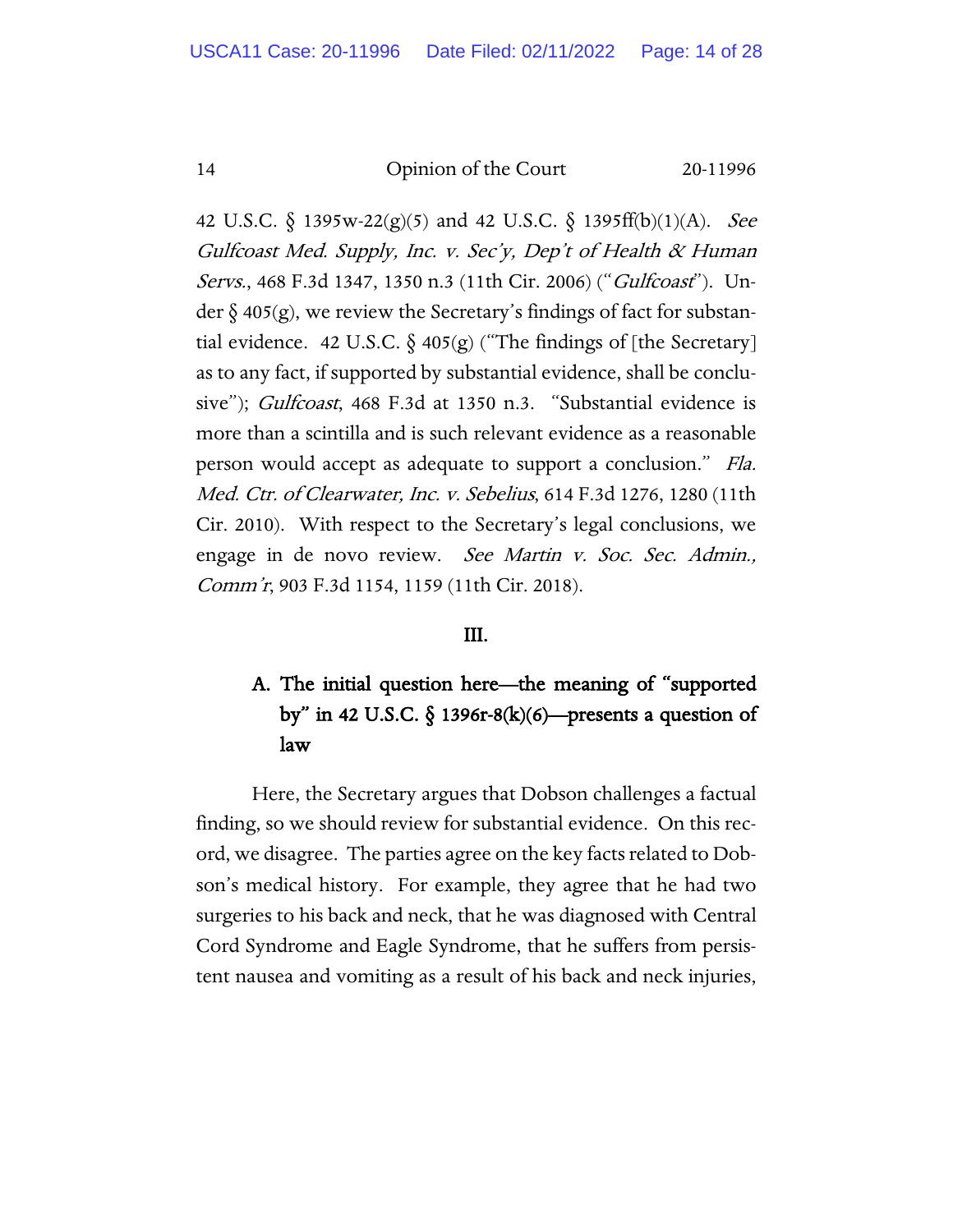and that dronabinol has helped alleviate Dobson's nausea and vomiting.

The only question at issue is whether Dobson's use of the drug dronabinol to alleviate his constant nausea and vomiting meets the standard Congress set for coverage under Medicare Part D—that is, whether it is "supported by [at least one] citation[] included . . . in [DRUGDEX]." 42 U.S.C.  $\S$  1396r-8(k)(6).

In the first instance, that requires us to construe the term "supported by" in the governing statute. And statutory construction presents a question of law. United States v. Endotec, Inc., 563 F.3d 1187, 1194 (11th Cir. 2009). Indeed, "[t]he judiciary is the final authority on issues of statutory construction and must reject administrative constructions which are contrary to clear congressional intent." *Chevron*, 467 U.S. at 843 n.9.

B. The text, structure, purpose, and legislative history of 42 U.S.C.  $\S$  1396r-8(k)(6) require the conclusion that "supported by" means that the compendium citation relied upon must tend to show or help prove the efficacy and safety of the prescribed off-label use

When we review an agency's construction of a statute it administers, the first step always requires us to ascertain whether the meaning of the provision is "genuinely ambiguous" on the question at issue. See Kisor v. Wilkie, 139 S. Ct. 2400, 2414 (2019); see also Chevron, 467 U.S. at 842-43. For "the possibility of deference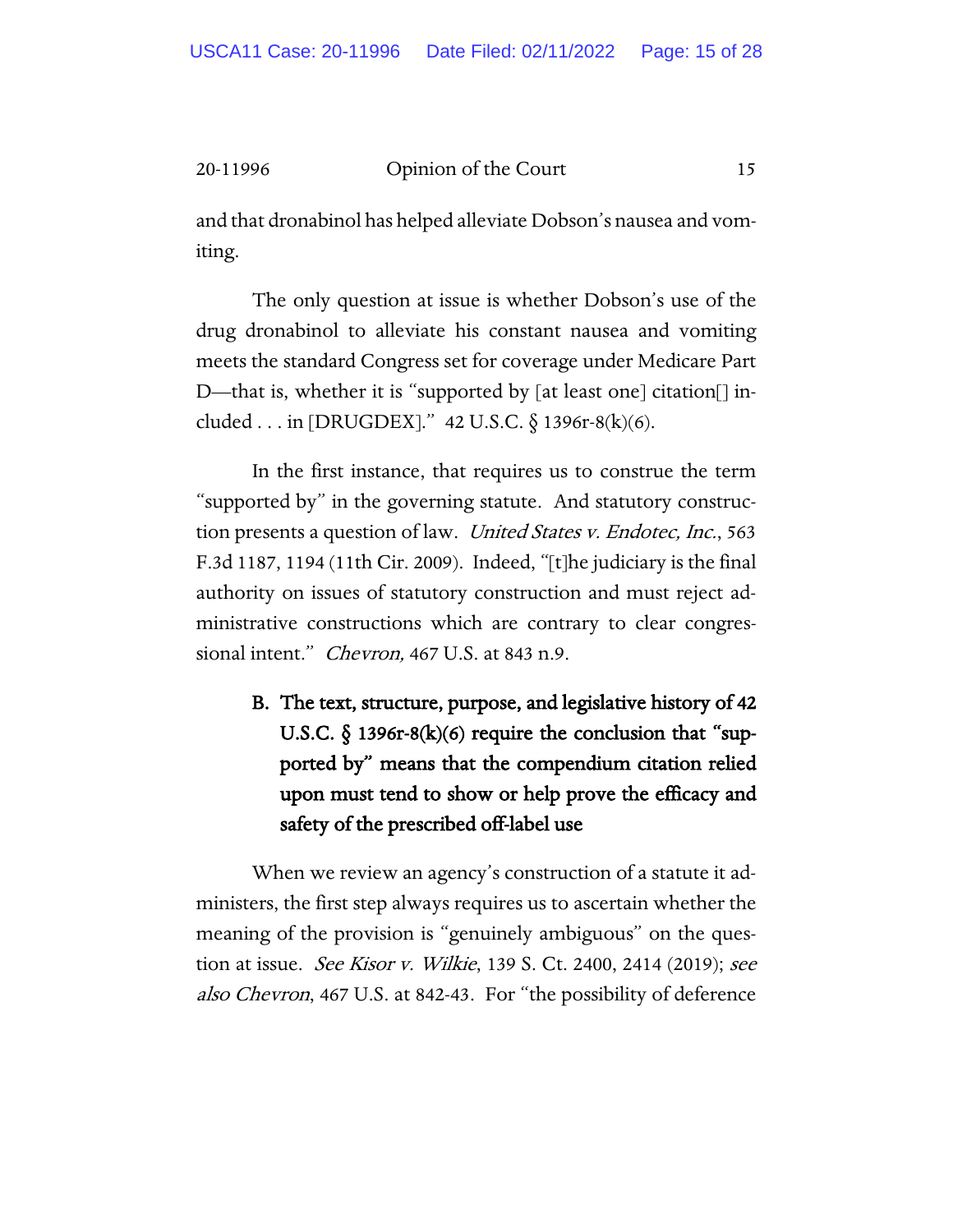can arise only if a [provision] is genuinely ambiguous." Kisor, 139 S. Ct. at 2414; *see also Chevron*, 467 U.S. at 842-43. And as the Supreme Court has recently emphasized, when [the Supreme Court] use[s] that term, [it] mean[s] it—genuinely ambiguous, even after a court has resorted to all the standard tools of interpretation." Kisor, 139 S. Ct. at 2414. Indeed, "a court cannot wave the ambiguity flag just because it found the [provision] impenetrable on first read." Id. at 2415.

"If the intent of Congress is clear, that is the end of the matter; for the court, as well as the agency, must give effect to the unambiguously expressed intent of Congress." Chevron, 467 U.S. at 842-43. In that case, "there is no plausible reason for deference." Kisor, 139 S. Ct. at 2415. As the Court has explained in the context of considering whether deference is due an agency's interpretation of its own regulation, "if there is only one reasonable construction of a [provision]—then a court has no business deferring to any other reading, no matter how much the agency insists it would make more sense." Id. "Deference in that circumstance would permit the agency, under the guise of interpreting a [provision], to create *de facto* a new [provision]." *Id.* (cleaned up).

Therefore, we begin our inquiry with a hard and deep look at the governing statutory provision. As we explain below, our review yields fruit: the intent of Congress here is clear and 42 U.S.C.  $\S$  1396r-8(k)(6) is not genuinely ambiguous. For that reason, we do not defer to the Medicare Appeals Council's interpretation of the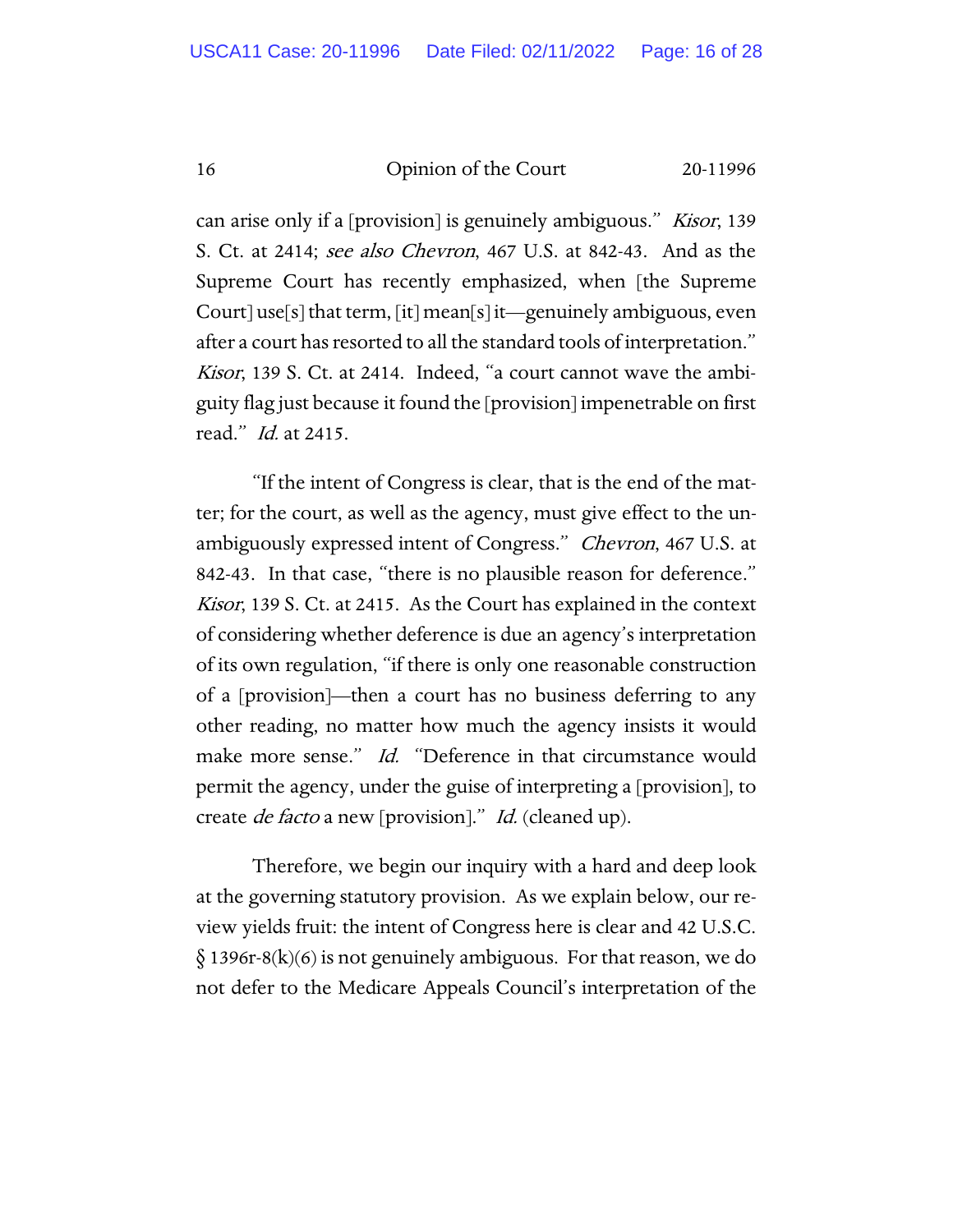term "supported by," and instead must give effect to the unambiguously expressed intent of Congress.

Here, we must determine the meaning of "supported by [at least one] citation[] included . . . in [DRUGDEX]" in 42 U.S.C. § 1396r-8(k)(6). We ascertain whether Congress had an intention on that question by "employing traditional tools of statutory construction." Id. at 843 n.9. Those tools include reviewing the text of the statute and the statute's structure (which we examine using the rules of statutory construction as appropriate), the statute's stated purpose, and the statute's legislative history. See In re Gateway Radiology Consultants, P.A., 983 F.3d 1239, 1256, 1261 n.9 (11th Cir. 2020).

The Supreme Court has explained that "our inquiry begins with the statutory text," and if that is "unambiguous," it "ends there as well." *Nat'l Ass'n of Mfrs. v. Dep't of Def.*, 138 S. Ct. 617, 631 (2018) (citation and quotation marks omitted). Here, the statutory scheme does not define the material term "supported by." So we must consider the "common usage of words for their meaning." In re Walter Energy, Inc., 911 F.3d 1121, 1143 (11th Cir. 2018) (citation and quotation marks omitted). To do that, "we often look to dictionary definitions for guidance." Id. Nevertheless, we must then consider the term as used in its statutory context. Id. Along the way, the canons of construction can provide helpful assistance in understanding the broader statutory context. Id.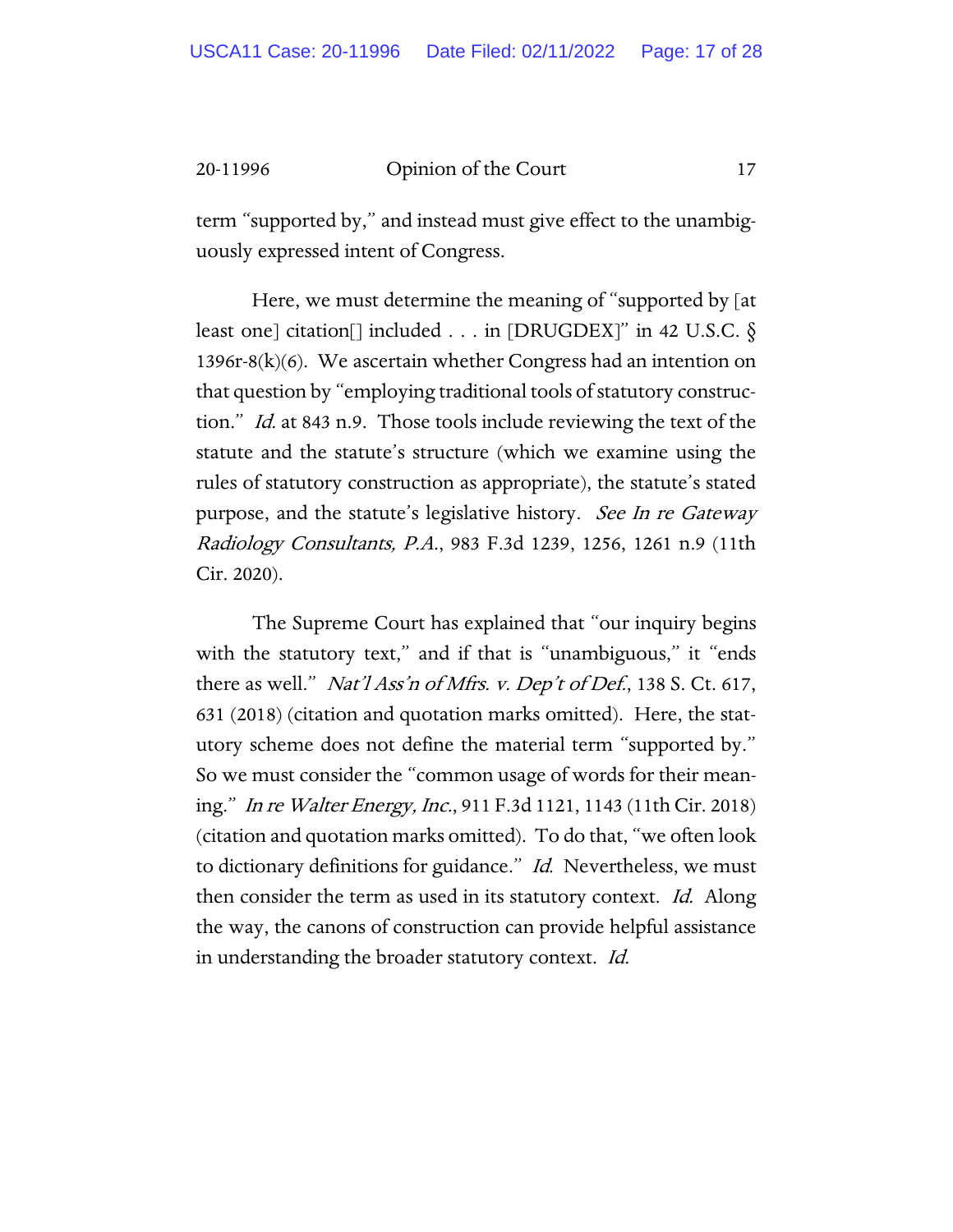The *Oxford English Dictionary* defines the verb "support" to mean "[t]o provide evidence or authority for, or corroboration of, (a statement, etc.); to bear out, substantiate." Support, v., Oxford English Dictionary, [https://www.oed.com/view/Entry/](https://www.oed.com/view/Entry/194674?rskey=MoK3yx&result=2#eid) [194674?rskey=MoK3yx&result=2#eid](https://www.oed.com/view/Entry/194674?rskey=MoK3yx&result=2#eid) (last visited Feb. 11, 2022) (definition 6.b). Similarly, Webster's New World College Dictionary defines "support" as "to show or tend to show to be true; help prove; vindicate, or corroborate." See Support, Webster's New World College Dictionary (3d ed. 1997).

Using these definitions to construe the phrase "supported by" as used in  $\S$  1396r-8(k)(6) therefore requires the conclusion that the compendium citation must tend to show or help prove the efficacy and safety of the prescribed off-label use. Nothing about the common meaning of "support" means that a compendium citation must hyperspecifically identify a prescribed off-label use to tend to show or help prove its efficacy and safety.

And while the compendia themselves are obviously not a part of the statute, any reading of the statute must make sense in terms of how it applies to the compendia. So it is appropriate to examine the compendia entries for additional clues they may provide in helping us to understand what Congress meant when it required a compendium entry to "support" the prescribed off-label use.

We use the DRUGDEX entry at issue here as an example. As relevant here, under "Dronabinol," the DRUGDEX entry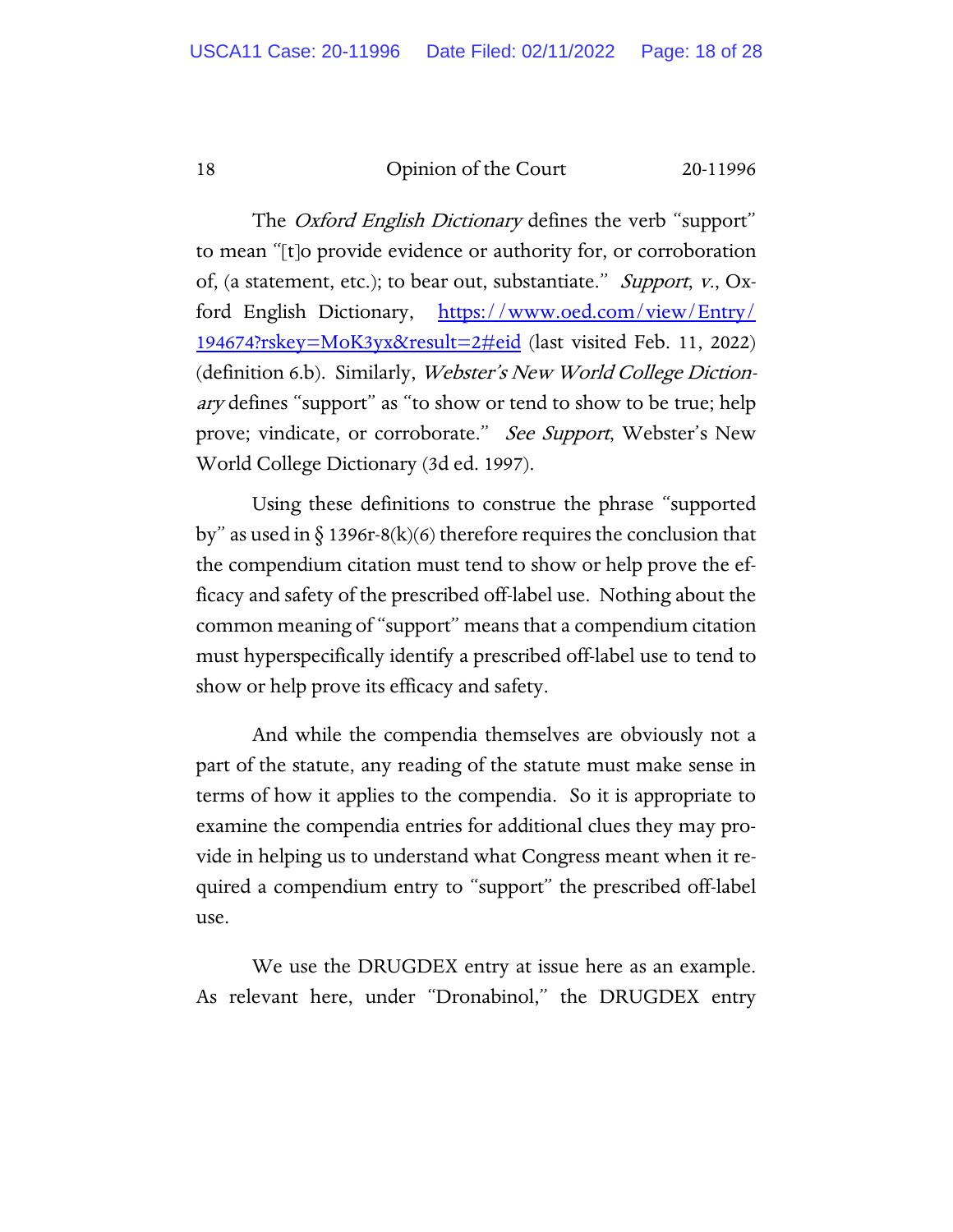identifies six "[n]on-FDA [u]ses": (1) "Gilles de la Tourette's syndrome"; (2) "Loss of appetite, Cancer-related"; (3) "Multiple sclerosis – Spasticity"; (4) "Nausea and vomiting, Disease-related, treatment refractory"; (5) "Postoperative nausea and vomiting; Treatment and Prophylaxis"; and (6) "Pruritus, Cholestasis-associated, treatment refractory." Notably, these titles range from the very specific—"Pruritus, Cholestasis-associated, treatment refractory"—to the more general—"Nausea and vomiting, Disease-re-lated, treatment refractory." The pruritus<sup>[2](#page-18-0)</sup> entry, for example, specifies an off-label use of dronabinol for itchy skin, but only as the itchiness is associated with cholestasis<sup>3</sup>—a very specific condition—and then, only when the itching is stubborn and otherwise unmanageable. Meanwhile, the nausea-and-vomiting entry, at least by its title, encompasses nausea and vomiting that are related to any kind of disease, as long as the nausea and vomiting are stubborn and otherwise unmanageable.

In other words, some citation titles appear to convey very specific disease-focused off-label uses, while others suggest broader off-label uses geared towards particular symptoms but arising from disease more generally. That the titles to the drug-compendium

<span id="page-18-0"></span><sup>&</sup>lt;sup>2</sup> Pruritus is itching of the skin. [https://www.mayoclinic.org/diseases-condi](https://www.mayoclinic.org/diseases-conditions/itchy-skin/symptoms-causes/syc-20355006)[tions/itchy-skin/symptoms-causes/syc-20355006](https://www.mayoclinic.org/diseases-conditions/itchy-skin/symptoms-causes/syc-20355006) (last visited Feb. 11, 2022).

<span id="page-18-1"></span><sup>&</sup>lt;sup>3</sup> Cholestasis is the "reduction or stoppage of bile flow." [https://www.merck](https://www.merckmanuals.com/home/liver-and-gallbladder-disorders/manifestations-of-liver-disease/cholestasis)[manuals.com/home/liver-and-gallbladder-disorders/manifestations-of-liver](https://www.merckmanuals.com/home/liver-and-gallbladder-disorders/manifestations-of-liver-disease/cholestasis)[disease/cholestasis](https://www.merckmanuals.com/home/liver-and-gallbladder-disorders/manifestations-of-liver-disease/cholestasis) (last visited Feb. 22, 2022).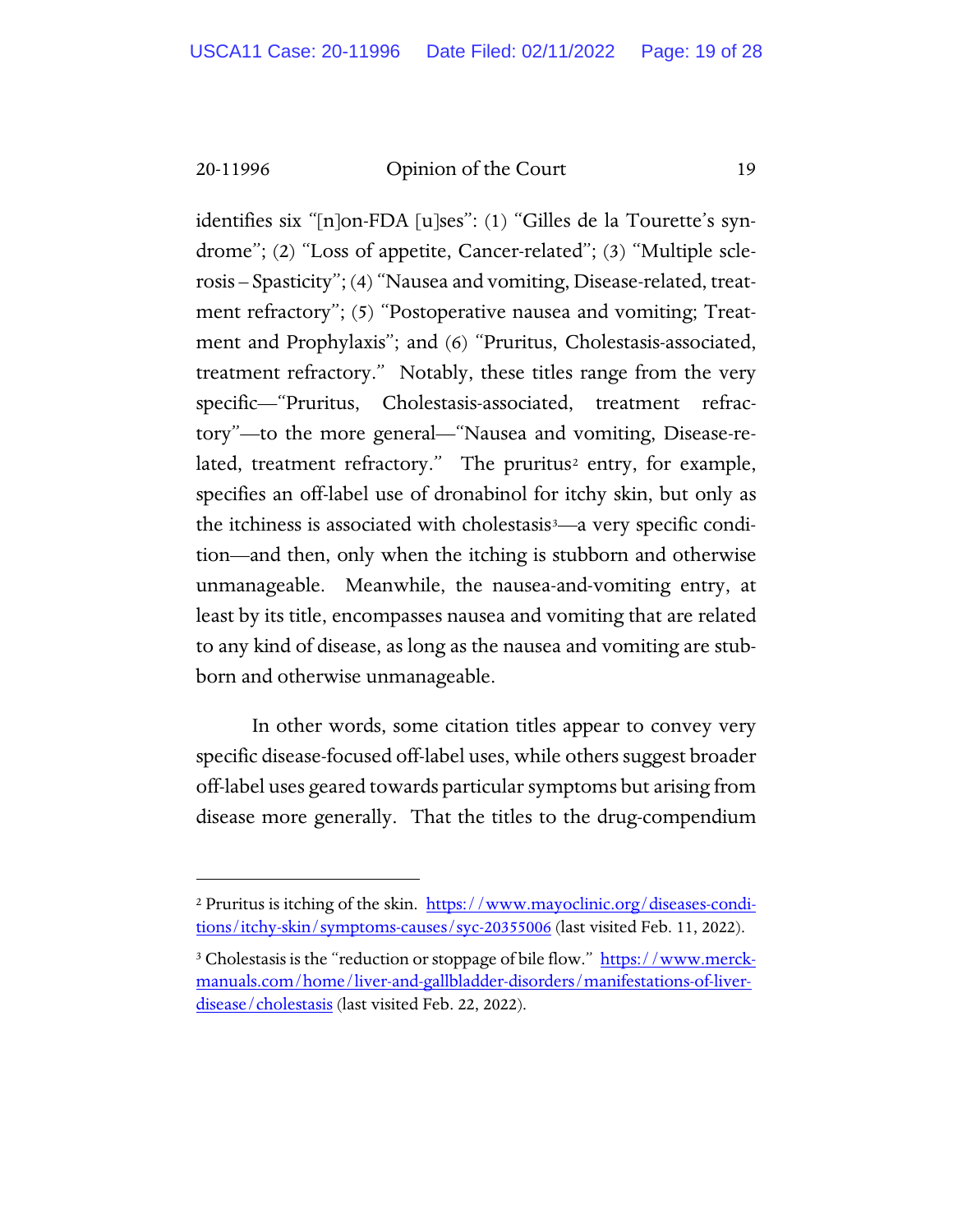citations identify both very specific and more general off-label uses suggests the difference between the two types of entries has meaning—namely, that some citations support only limited, precise applications, while others support broader applications.

Of course, we don't hold drug-compendium entries to the canons we apply to statutory construction. But we do presume Congress was aware of the differences among entries when it defined "[m]edically accepted indication" to be one "which is supported by one or more citations included or approved for inclusion in" approved medical compendia and it authorized the Secretary to add compendia such as DRUGDEX to the list. *See* 42 U.S.C.  $\S$  $1396r-8(g)(B)(i)(III)$ .

Thus, considering only the title of the citation on which Dobson relies—"Nausea and vomiting, Disease-related, treatment refractory"—we would have to conclude that the citation supports Dobson's use: nausea and vomiting—check; disease-related check (Central Cord Syndrome and Eagle Syndrome); treatment refractory—check (the usual drugs used to treat nausea and vomiting did not work, and Dobson had a severe allergic reaction to one of them (metoclopramide)).

But of course, the title of a citation alone does not support an off-label application if the citation's overview and summary are inconsistent with that application. So we must also consider those.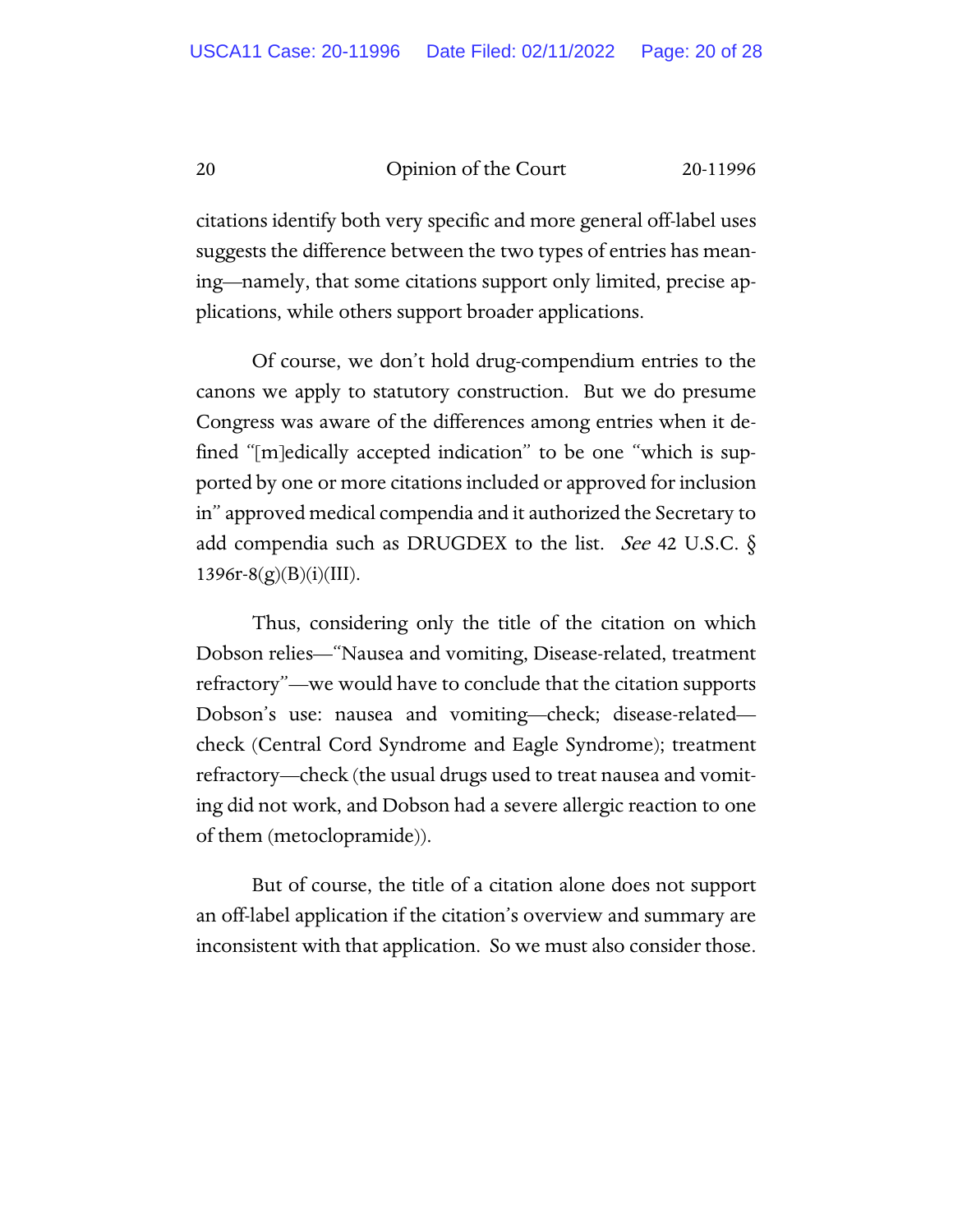Beginning with the overview section, nothing from this part of the citation contraindicates use of dronabinol under Dobson's circumstances. As we have mentioned, the overview indicates that (1) the "[e]vidence favors efficacy" for adults; (2) the strength of evidence falls within "Category C," meaning the evidence for the citation is "derived from: Expert opinion or consensus, case reports or case series"; and (3) the recommendation is class IIb, meaning that "given . . . treatment may be useful, and is indicated in some, but not most, cases." Using dronabinol for refractory, disease-related nausea and vomiting falls within the parameters the overview identifies. Nausea and vomiting are common conditions associated with a variety of circumstances, many of which are not disease-related, such as seasickness, pregnancy, vertigo, surgery, and more. And Dobson's doctors' attempts to use the "usual" antinausea and vomiting drugs on Dobson before turning to dronabinol suggests that even disease-related nausea and vomiting are not generally untreatable with other drugs' labeled uses. So Dobson's understanding of the citation to support refractory, disease-related nausea and vomiting is consistent with the notion indicated in the overview that "treatment [with dronabinol] may be useful, and is indicated in some, but not most, cases" of nausea and vomiting.

As for the summary section, that states, "Intractable nausea and vomiting related to metastatic cancer of the gastrointestinal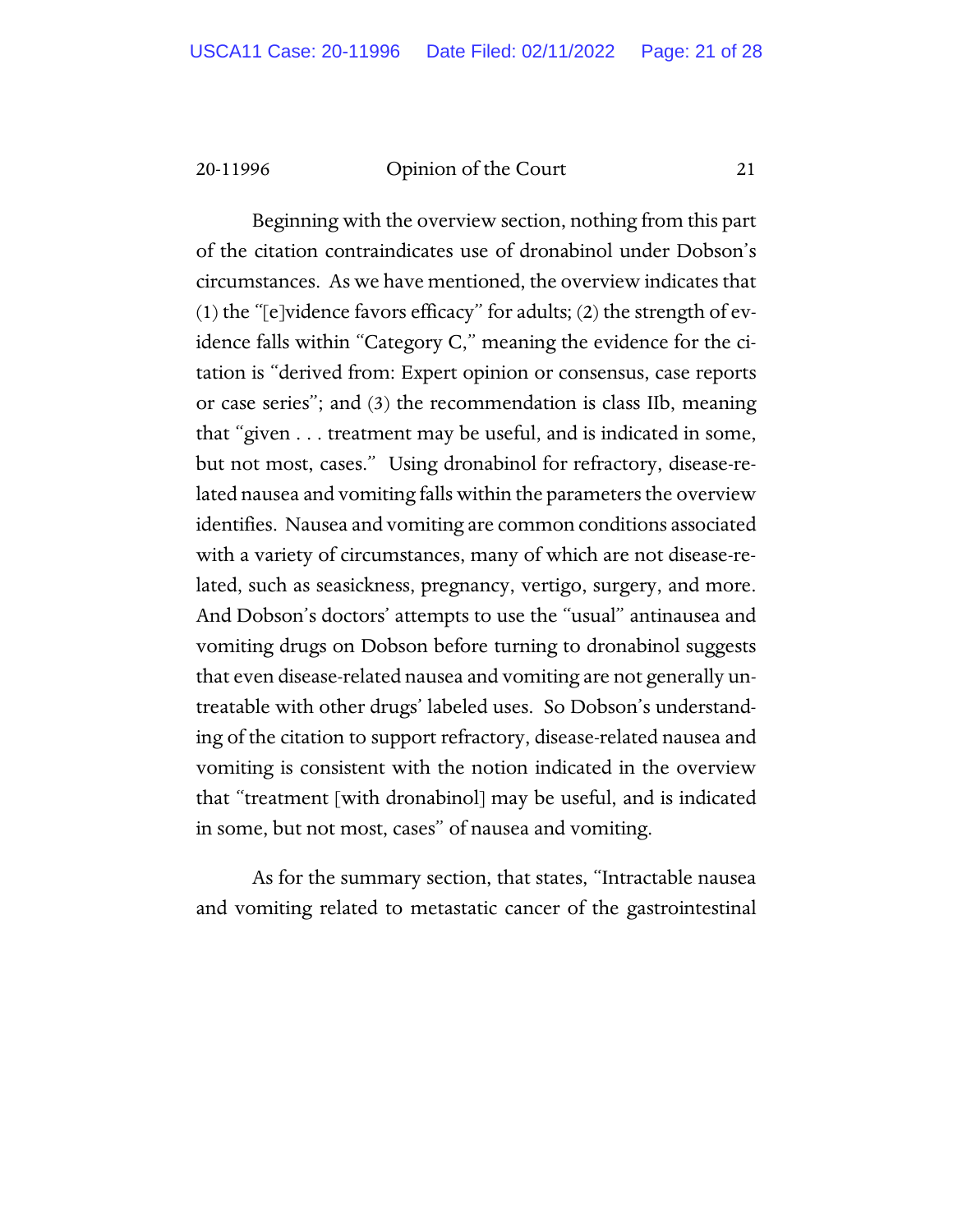mucosa resolved only after addition of tetrahydrocannabinol."[4](#page-21-0) It then goes on to explain, in relevant part,

> Adding tetrahydrocannabinol (THC) to therapy produced resolution of refractory nausea and vomiting in a 50-year-old man with metastatic malignant melanoma. . . . On day 8 after admission, oral THC  $(Dronabinol(R))$  5 mg after meals and at bedtime was initiated. Four days later he was tolerating a soft diet. By the next day, he was reporting no pain, nausea, or vomiting. He was discharged 6 days after the start of THC, with no recurrence of nausea or vomiting. The authors attributed the patient's [nausea and vomiting] principally to the diffuse gastrointestinal mucosal metastases.

(emphasis added). We think there are two ways to view this summary: (1) as simply a description of the evidence on which the more general off-label use identified in the citation title is based (in which case the off-label use is limited by the citation title's

<span id="page-21-0"></span><sup>&</sup>lt;sup>4</sup> Dronabinol is an isomer of tetrahydrocannabinol. [https://pub](https://pubchem.ncbi.nlm.nih.gov/compound/Dronabinol)[chem.ncbi.nlm.nih.gov/compound/Dronabinol](https://pubchem.ncbi.nlm.nih.gov/compound/Dronabinol) (last visited Feb. 11, 2022). Isomers are "[m]olecules that share the same chemical formula but have their atoms connected differently, or arranged differently in space." United States v. Phifer, 909 F.3d 372, 376 (11th Cir. 2018) (quoting Hydrocarbon structures and isomers, Khan Academy, [https://www.khanacademy.org/science/biol](https://www.khanacademy.org/science/biology/properties-of-carbon/hydrocarbonstructures-and-functional-groups/a/hydrocarbon-structures-and-isomers)[ogy/properties-of-carbon/hydrocarbonstructures-and-functional](https://www.khanacademy.org/science/biology/properties-of-carbon/hydrocarbonstructures-and-functional-groups/a/hydrocarbon-structures-and-isomers)[groups/a/hydrocarbon-structures-and-isomers\)](https://www.khanacademy.org/science/biology/properties-of-carbon/hydrocarbonstructures-and-functional-groups/a/hydrocarbon-structures-and-isomers).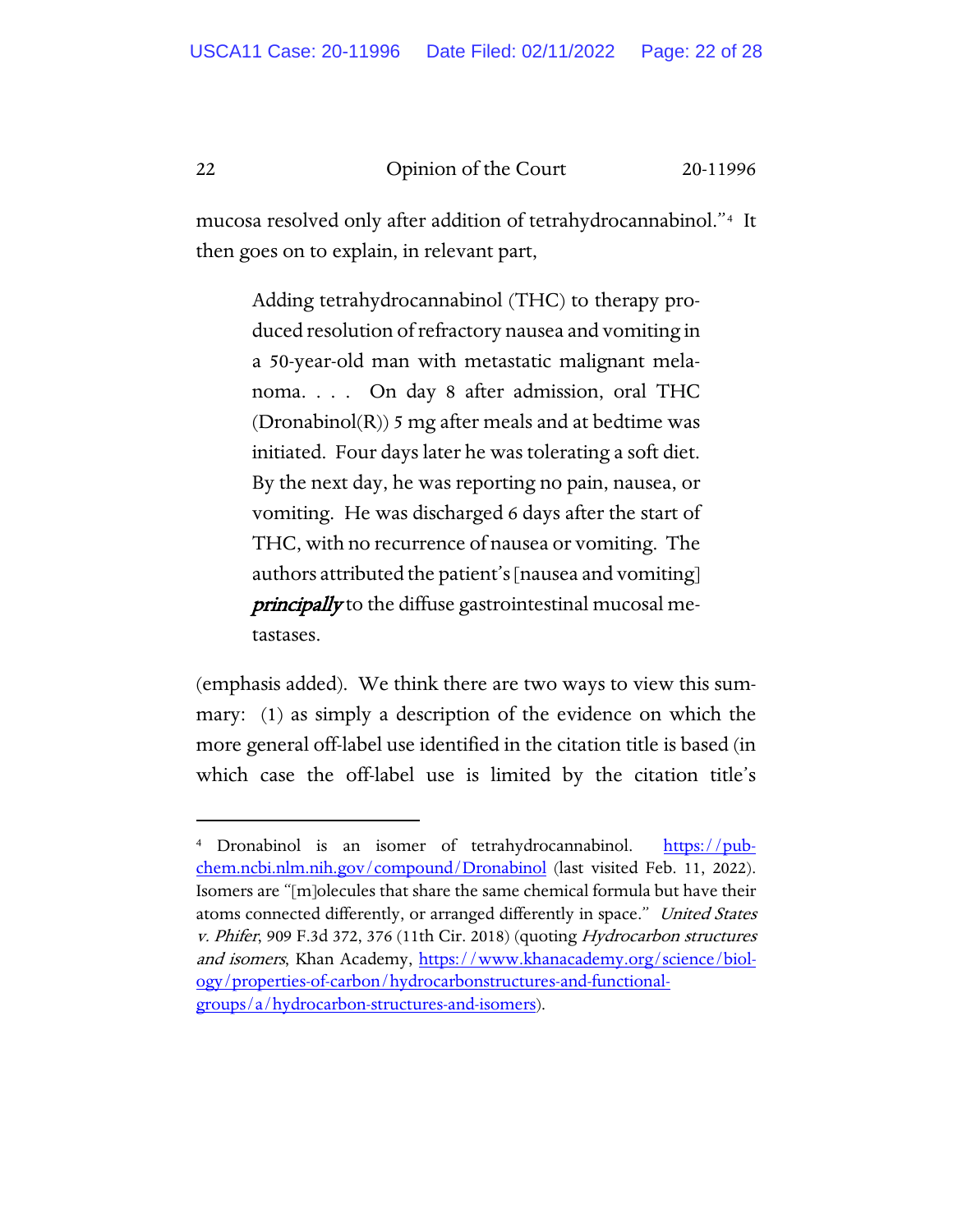specifications), or (2) as a limitation on the citation title, to only the precise off-label use described in the study that appears in the summary. It cannot be viewed as something in between because the citation provides no limiting principle for such a construction. For three reasons, we think the first view is the better one in this case.

First, as the summary notes, the study's authors were careful to qualify their attribution of the patient's nausea and vomiting "principally" to his gastrointestinal mucosal metastases. That and that the study on which the citation is based notes that the patient suffered from numerous ailments—suggests that the authors did not attribute the patient's nausea and vomiting entirely to his gastrointestinal mucosal metastases. See Gonzalez-Rosales & Walsh, *supra, J. of Pain & Symptom Mgmt.*, at 311 ("[W]e believe that the main cause [of the patient's nausea and vomiting] was diffuse metastatic disease in the gastrointestinal tract mucosa."). In other words, they attributed the nausea and vomiting at least in part to other diseases. That suggests the citation is not intended to be limited to addressing only that nausea and vomiting in patients suffering from diffuse gastrointestinal mucosal metastases.

Second, viewing the study on which the citation is based as limiting so narrowly what the citation supports to only those cases where nausea and vomiting were attributable to gastrointestinal mucosal metastases would render the title of the citation irrelevant and superfluous. But the same cannot be said of the summary if we read the title to mean what it says. In that case, the summary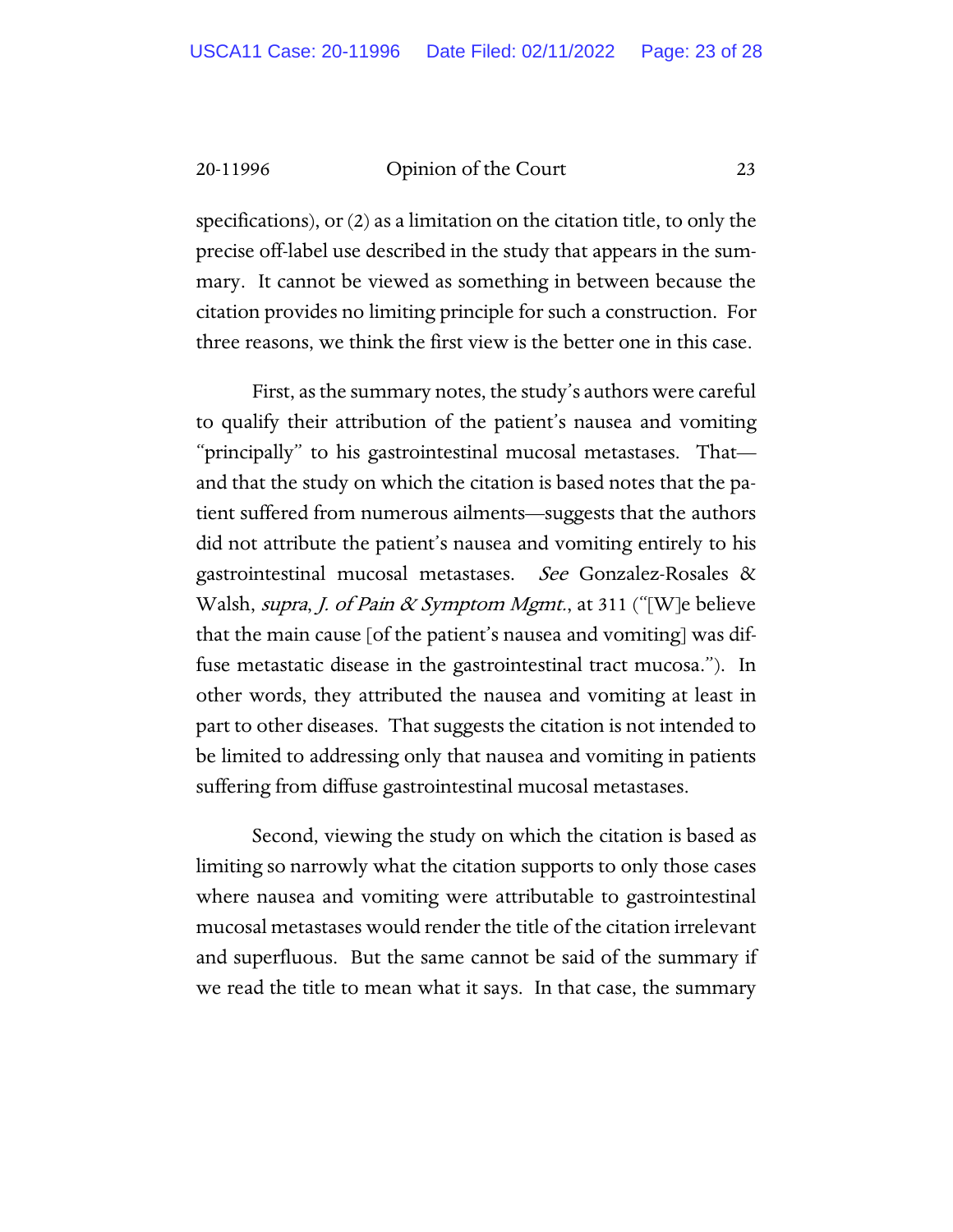has meaning as providing the evidence that warrants the citation's title.

Third, the study's authors theorized that dronabinol resolves nausea and vomiting through a "central action . . . , perhaps by indirect inhibition of the vomiting center in the medulla as a result of binding to opiate receptors in the forebrain." Nothing about that process is described in a way peculiar to cases of diffuse gastrointestinal mucosa metastases (as opposed to being applicable to nausea and vomiting caused by disease in general).

Overall, we think the common understanding of "support," especially in conjunction with a review of the types of entries contained in DRUGDEX and the particular citation involved here, requires the conclusion that the DRUGDEX citation must tend to show or help prove the efficacy and safety of the prescribed offlabel use. It does not, as the Medicare Appeals Council concluded, demand that every aspect of the DRUGDEX citation must match the prescribed off-label use precisely. Had that been Congress's desire, Congress easily could have used those terms in its definition of "medically accepted indication." But it didn't.

Of course, we need look no further than the clear terms of the statute. See CBS Inc. v. PrimeTime 24 Joint Venture, 245 F.3d 1217, 1222 (11th Cir. 2001). We note, however, that the legislative history of Congress's expansion of Medicare Part D to include offlabel uses also supports this plain-text reading of  $\S$  1396r-8(k)(6). See Id. at 1229 n.7 (recognizing the "bedrock principle" that there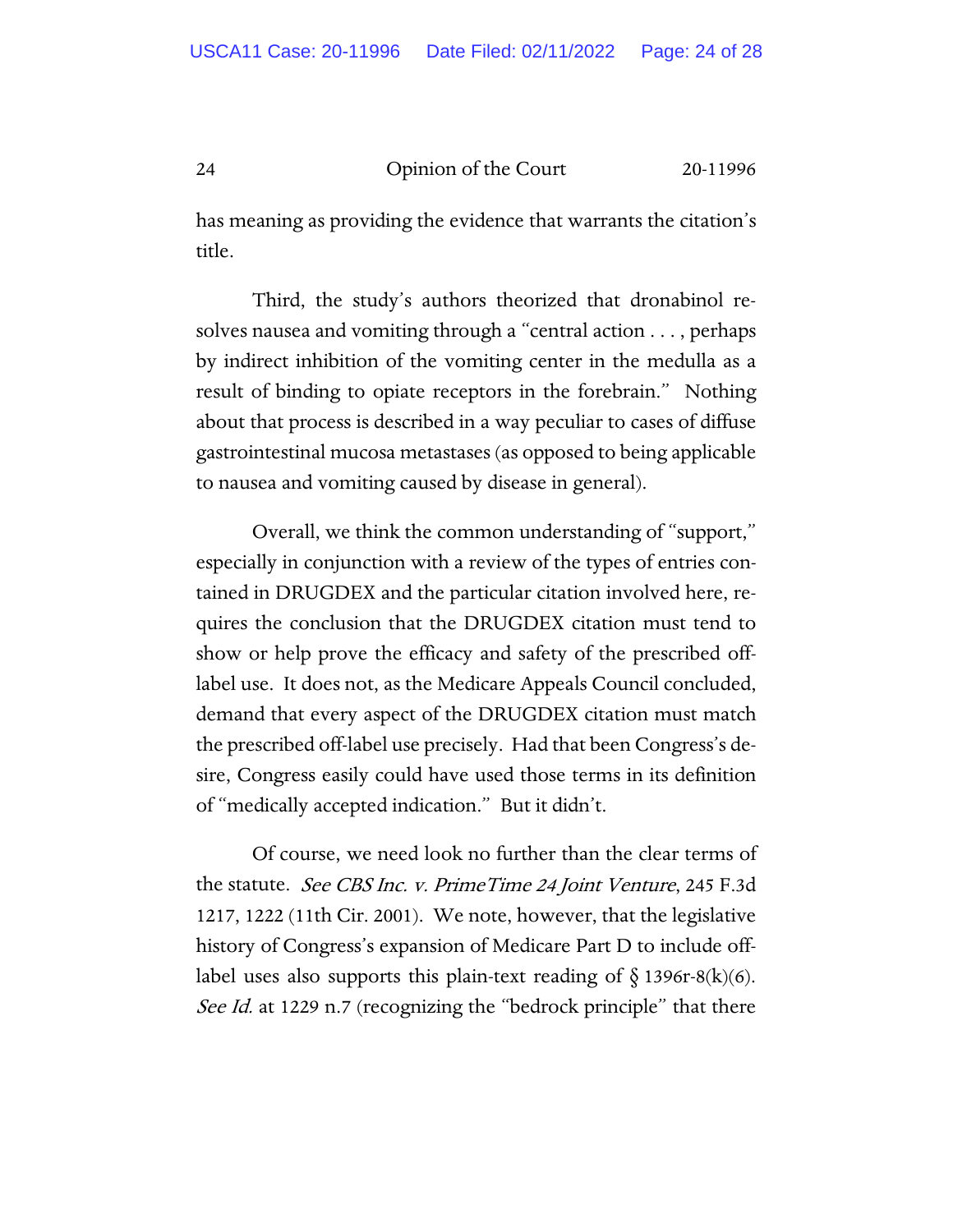is no need to resort to legislative history where statutory text is clear, but nonetheless reviewing legislative history that "supports and complements the plain meaning of statutory language").

Congress's decision to amend Medicare Part D to reimburse for previously uncovered off-label uses of outpatient drugs that are supported by a citation in the compendia obviously represented an enlargement of Medicare drug coverage. Though added in 2008, see Pub. L. 110-275, 122 Stat. 2583, § 182(a) (July 15, 2008), this provision echoes a similar provision added to the Medicare statute by the Omnibus Budget Reconciliation Act of 1993, Pub. L. 103-66, 107 Stat. 312–695 Stat. 1025, § 13553(b)(3) (Aug. 10, 1993), codified at 42 U.S.C.  $\S$  1395x(t)(2)(B). As relevant here, the 1993 provision expanded coverage for the "medically accepted indication[s]" for which anticancer drugs could be used. *Id.* It defined "medically accepted indication," in part, as "such use [that] is supported by one or more citations which are included (or approved for inclusion) in one or more of the following compendia . . . ." Id. The 1993 amendment was enacted following the General Accounting Office's ("GAO") 1991 Report to the Chairman, Committee on Labor and Human Resources, U.S. Senate (written in response to a request by that Senator), entitled, "Off-Label Drugs: Reimbursement Policies Constrain Physicians in Their Choice of Cancer Therapies" ("GAO Report").

That report found, among other things, that Medicare "reimbursement policies can influence how cancer patients are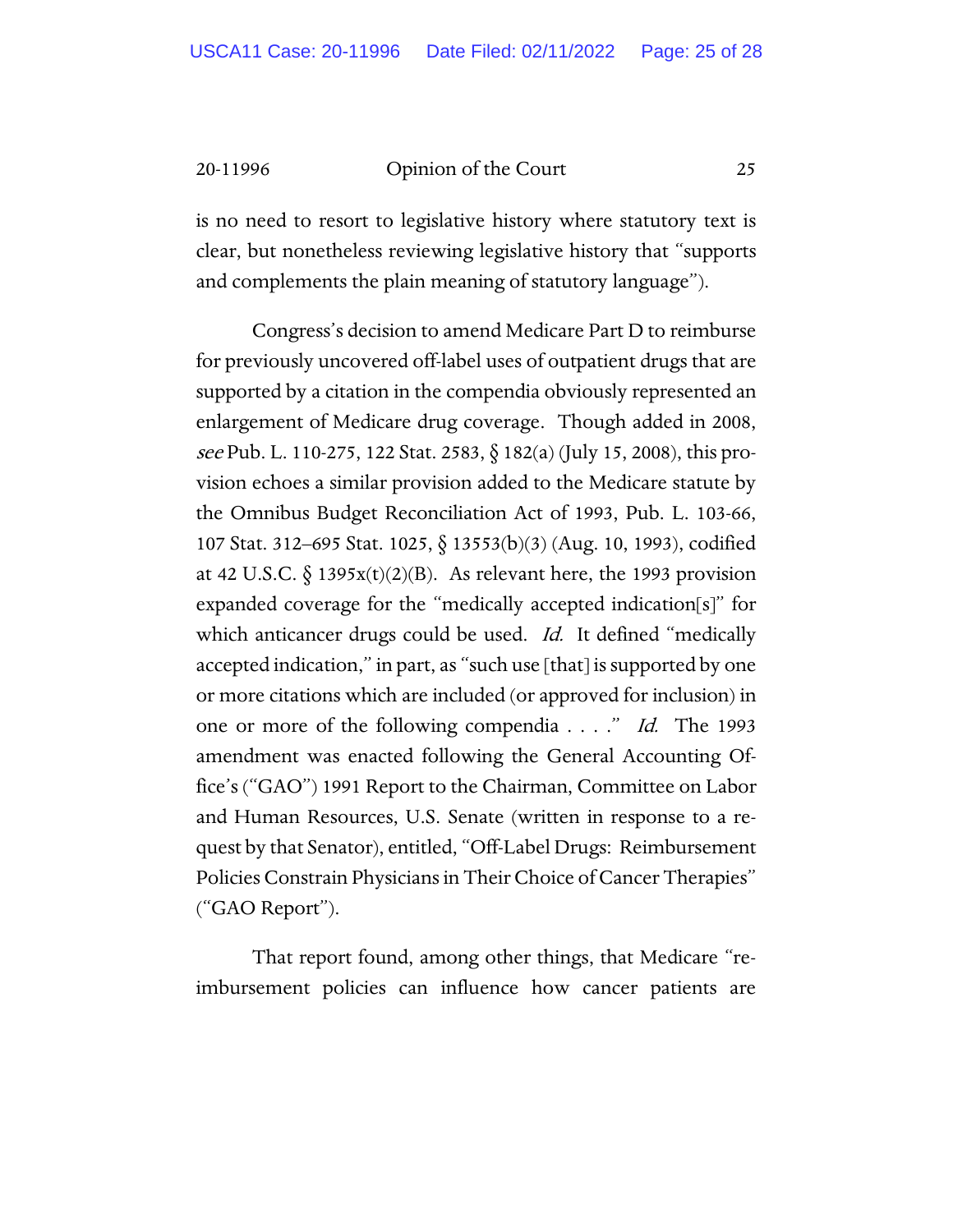treated." GAO Report at 5. Indeed, roughly 23 percent of responding oncologists stated that they altered their preferred treatments because certain off-label uses were not covered by Medicare and they had cost concerns. *Id.* at 35. So GAO recommended the adoption of "a policy for Medicare reimbursement for off-label drug use." *Id.* at 5. It noted that although off-label use can be beneficial even when it is not supported by a compendium citation, *id.* at 40, use of the drug compendia can be helpful in determining what drug applications are safe, effective, and not investigational, *id.* at 41.<sup>[5](#page-25-0)</sup>

There appears to be no legislative history expressing any reason for the addition of the 2008 amendment to the definition of "medically accepted indication" in  $\S$  1396r-8 of Part D. But as we

<span id="page-25-0"></span><sup>&</sup>lt;sup>5</sup> During a 1996 hearing before the Subcommittee on Human Resources and Intergovernmental Relations of the Committee on Government Reform and Oversight of the House of Representatives, Sarah Jaggar, Director of Health Services Quality and Public Health Issues for the General Accounting Office, confirmed that the concerns documented in the 1991 GAO report motivated the 1993 amendments, as she testified to Congress about the need for laws regulating promotion and advertisement of off-label drug uses. See Off-Label Drug Use and FDA Review of Supplemental Drug Applications Report of Hearing before the Subcommittee on Human Resources and Intergovernmental Relations of the Committee on Government Reform and Oversight of the House of Representatives, 104th Cong., 2d Sess. (Sept. 12, 1996), at 4. During her testimony, she noted that "reimbursement concerns were the primary ones associated with the drug label in the earlier part of this decade [but that] this issue seems to have declined significantly since that time [because of ] legislation in 1993 that required Medicare carriers to rely on sources in addition to the FDA-approved label in making reimbursement decisions for cancer therapy." *Id.* at 13.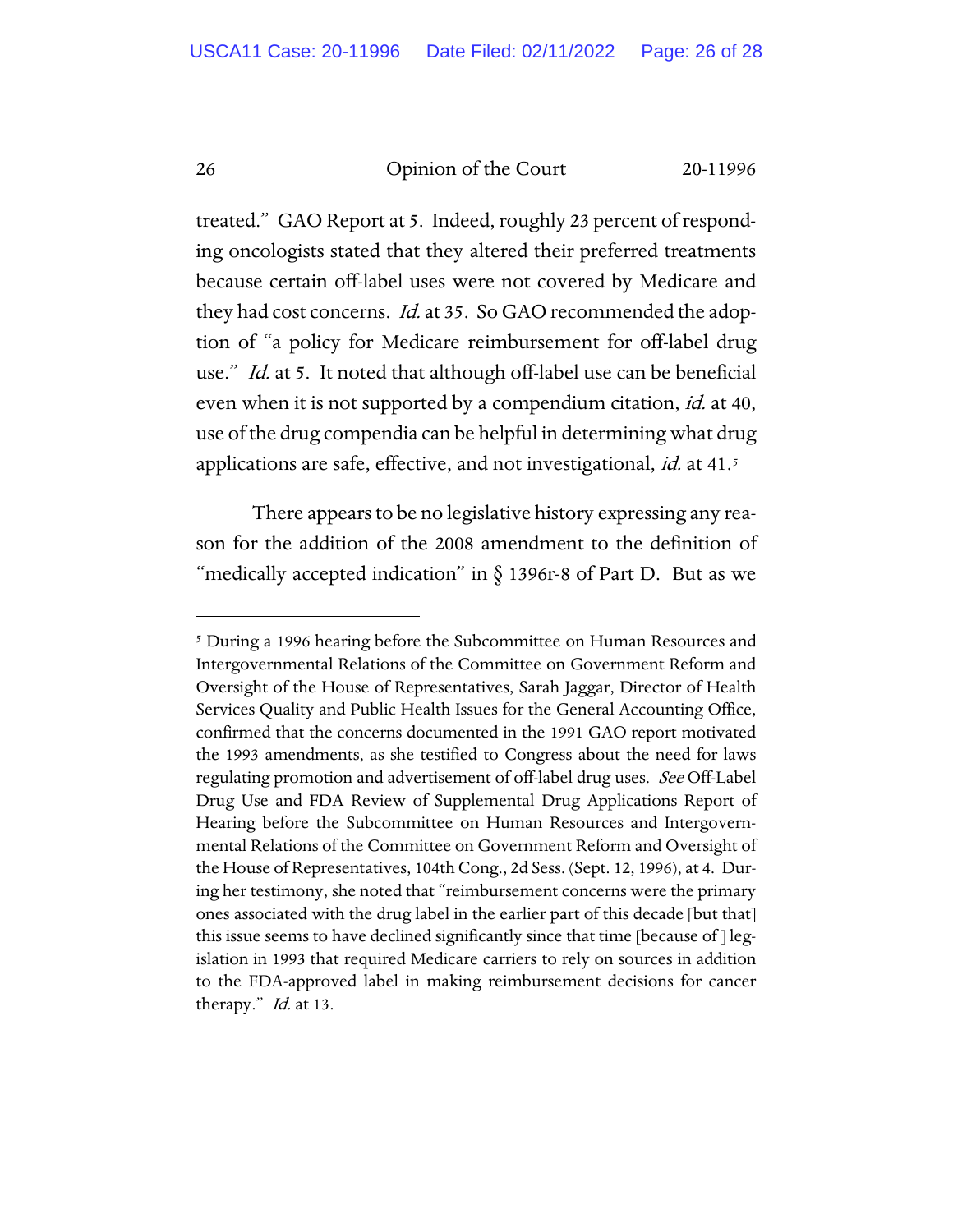have mentioned, the language of that amendment is very similar to that of the 1993 amendment to the meaning of "medically accepted indication" under Part B of Medicare. We think that suggests the same or very similar concerns motivated the 2008 amendment to Part D—namely, that Medicare participants receive coverage for off-label uses but that those off-label uses be objectively demonstrated to be efficacious and safe, as demonstrated by their inclusion in one of the drug compendia. Plus, the statutory definition of "medically accepted indication" logically indicates as much.

For these reasons, we conclude that the language and structure of  $\S$  1396r-8(k)(6) and the Medicare statute as a whole require the conclusion that "supported by one or more citations included or approved for inclusion" in DRUGDEX means that the DRUGDEX citation relied upon must tend to show or help prove the efficacy and safety of the prescribed off-label use.

We think the DRUGDEX citation for dronabinol titled "Nausea and vomiting, Disease-related, treatment refractory" satisfies that requirement as it pertains to Dobson's use of the drug to treat his Central-Cord-Syndrome and Eagle-Syndrome-related refractory nausea and vomiting. As we have noted, Dobson's nausea and vomiting are disease-related and treatment-refractory, and the hypothesized mechanism by which dronabinol works to relieve nausea and vomiting is believed to be "perhaps by indirect inhibition of the vomiting center in the medulla as a result of binding to opiate receptors in the forebrain"—a process that reasonably and